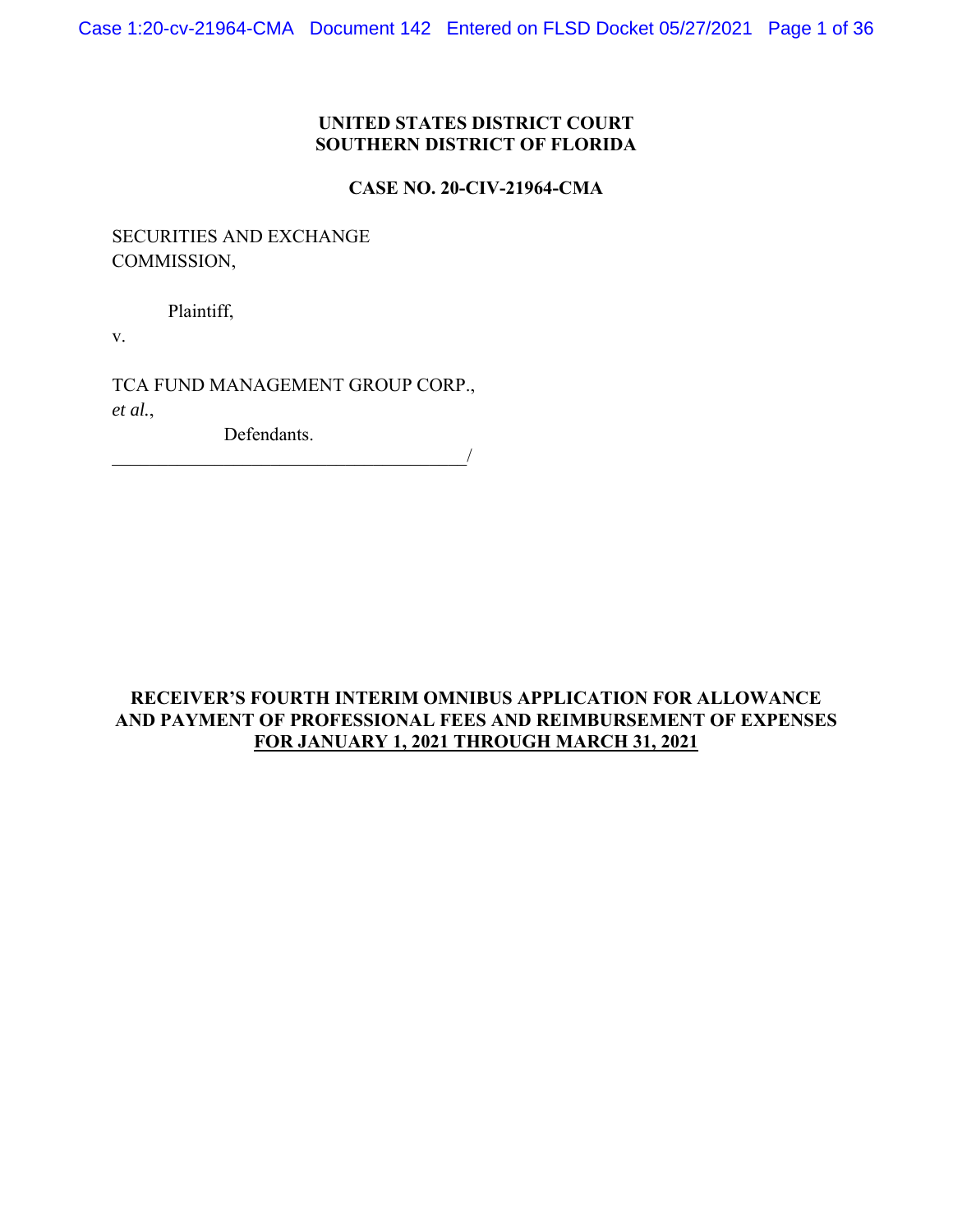# CASE NO. 20-CIV-21964-CMA Case 1:20-cv-21964-CMA Document 142 Entered on FLSD Docket 05/27/2021 Page 2 of 36

Jonathan E. Perlman, as court-appointed Receiver (the "Receiver") over the Receivership Defendants TCA Fund Management Group Corp. ("TCA") and TCA Global Credit Fund GP, Ltd. ("GP") (TCA and GP are hereinafter referred to collectively as "Defendants") and Relief Defendants TCA Global Credit Fund, LP ("Feeder Fund LP"), TCA Global Credit Fund, Ltd. ("Feeder Fund Ltd.," and with Feeder Fund LP, "Feeder Funds"), TCA Global Lending Corp. ("Global Lending"), and TCA Global Credit Master Fund, LP ("Master Fund," together with Feeder Funds, and Global Lending, the "Funds") (Defendants and the Funds are hereinafter referred to collectively as the "Receivership Entities"), pursuant to this Court's order appointing the Receiver [ECF No. 5], files his Fourth Interim Omnibus Application for Allowance and Payment of Professional Fees and Reimbursement of Expenses for January 1, 2021 through March 31, 2021 (the "Fourth Application").

### **PRELIMINARY STATEMENT**

By this Fourth Application, the Receiver seeks Court approval to pay Genovese Joblove  $\&$ Battista, P.A ("GJB"), Collas Crill, Yip Associates, Development Specialists, Inc. ("DSI"), Rehmann, E-Hounds, Inc., Borden Ladner Gervais, Bell Gully, Baker Donelson, and Burnet Duckworth & Palmer LLP (collectively, the "Retained Professionals") fees and reimbursement of expenses. The Receiver and his Retained Professionals have taken on this engagement at significantly discounted rates. Additionally, the Receiver and his Retained Professionals have agreed to provide further discounts for the Fourth Application Period, as set forth below. Lastly, the Receiver and his Retained Professionals have agreed to a 20% holdback on their fees for the benefit of the Receivership Estate.

Accordingly, the amounts the Receiver seeks approval to pay at this time are: (1) \$441,400.40 to GJB (including the Receiver's time); (2) \$48,735.60 to Collas Crill; (3)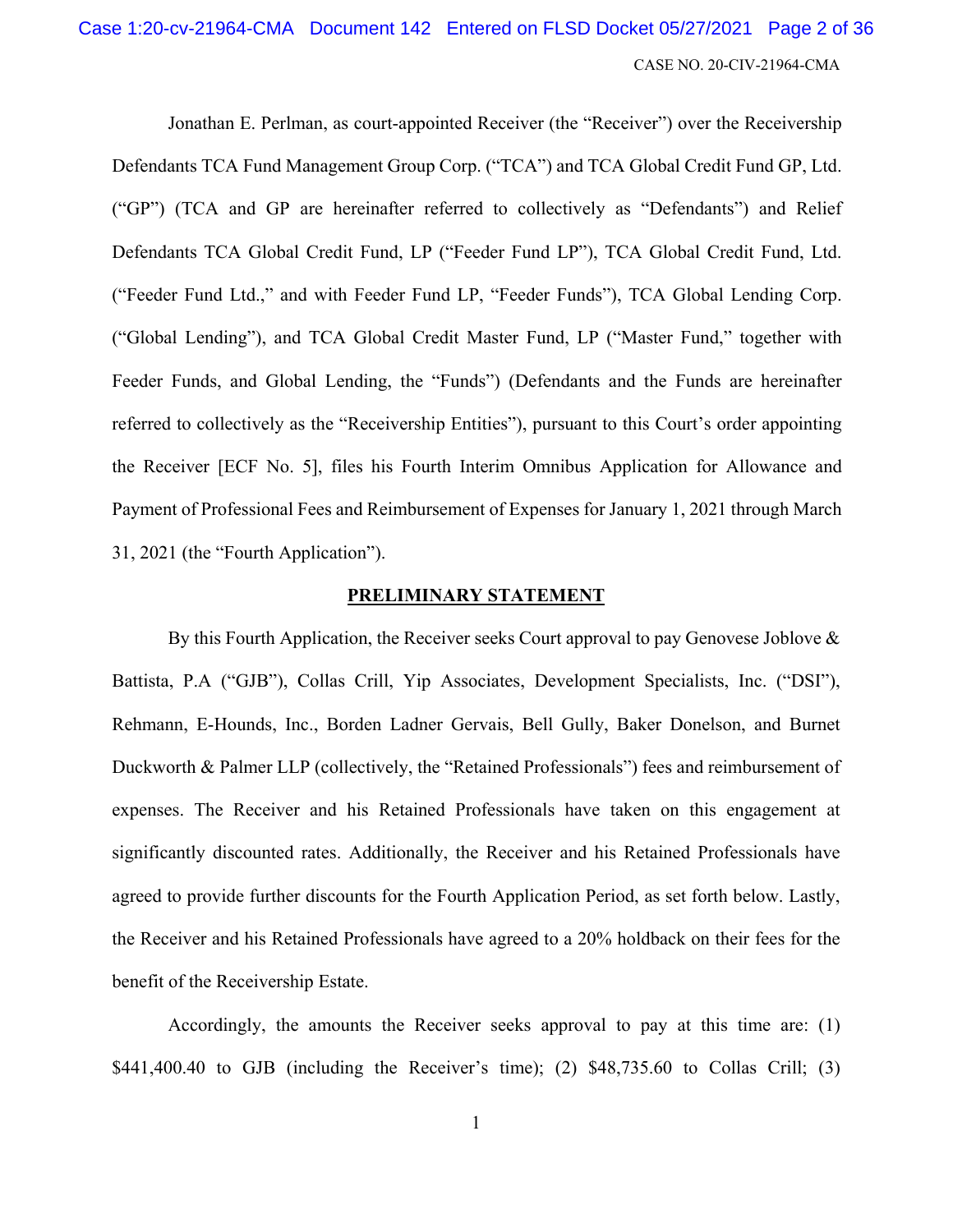# CASE NO. 20-CIV-21964-CMA Case 1:20-cv-21964-CMA Document 142 Entered on FLSD Docket 05/27/2021 Page 3 of 36

\$152,746.00 to Yip Associates; (4) \$159,784.00 to DSI; (5) \$32,942.00 to Rehmann; (6) \$2,728.00 to E-Hounds, Inc; (7)  $$2,301.44$  to Baker Donelson; (8)  $$43,426.00$  to Burnet Duckworth & Palmer; (9) \$19,036.00 to Bell Gully; and (10) CAD 33,849.82 to Borden Ladner Gervais.<sup>1</sup>

The Receiver also seeks approval to pay reimbursement of the following expenses for certain Retained Professionals: (1) \$15,810.66 to GJB; (2) \$50.00 to Collas Crill; (3) \$1,006.48 to DSI; (4) \$ 342.18 to Baker Donelson; (5) \$858.47 to Burnet Duckworth & Palmer; and (6) CAD 1,964.08 to Borden Ladner Gervais to be paid at this time.

As described more fully herein and in the Receiver's Quarterly Status Reports. [ECF Nos. 48, 70, 108, 141], this is an extremely complex and vast receivership. The nature of this Receivership requires careful time management by the professionals involved because of the need to resolve issues efficiently and economically. The Receiver is involved with 60 special purpose vehicle related entities (the "SPVs"), registered in a number of jurisdictions. The Receivership Estate has a total of 69 portfolio loan files. The Receiver is participating on behalf of Receivership Entities in approximately 48 active litigation proceedings in various jurisdictions across the country and internationally, including two Canadian bankruptcy proceedings, two Canadian foreclosure actions, one Australian proceeding, one appeal, and one class action lawsuit. Additionally, parallel competing liquidation proceedings are taking place in the Cayman Islands. Against this backdrop, the Receiver and his professionals have recovered \$14,978,316.52 to date, which is being maintained in the Receiver's bank accounts.

As more fully described herein and in the Receiver's Third and Fourth Quarterly Status Report [ECF Nos. 108, 141], the professionals have provided valuable services, billed at

<u>.</u>

<sup>&</sup>lt;sup>1</sup> This Fourth Application seeks approval of the entire amounts, as discounted, for the Receiver and his Retained Professionals, including the 20% being held back.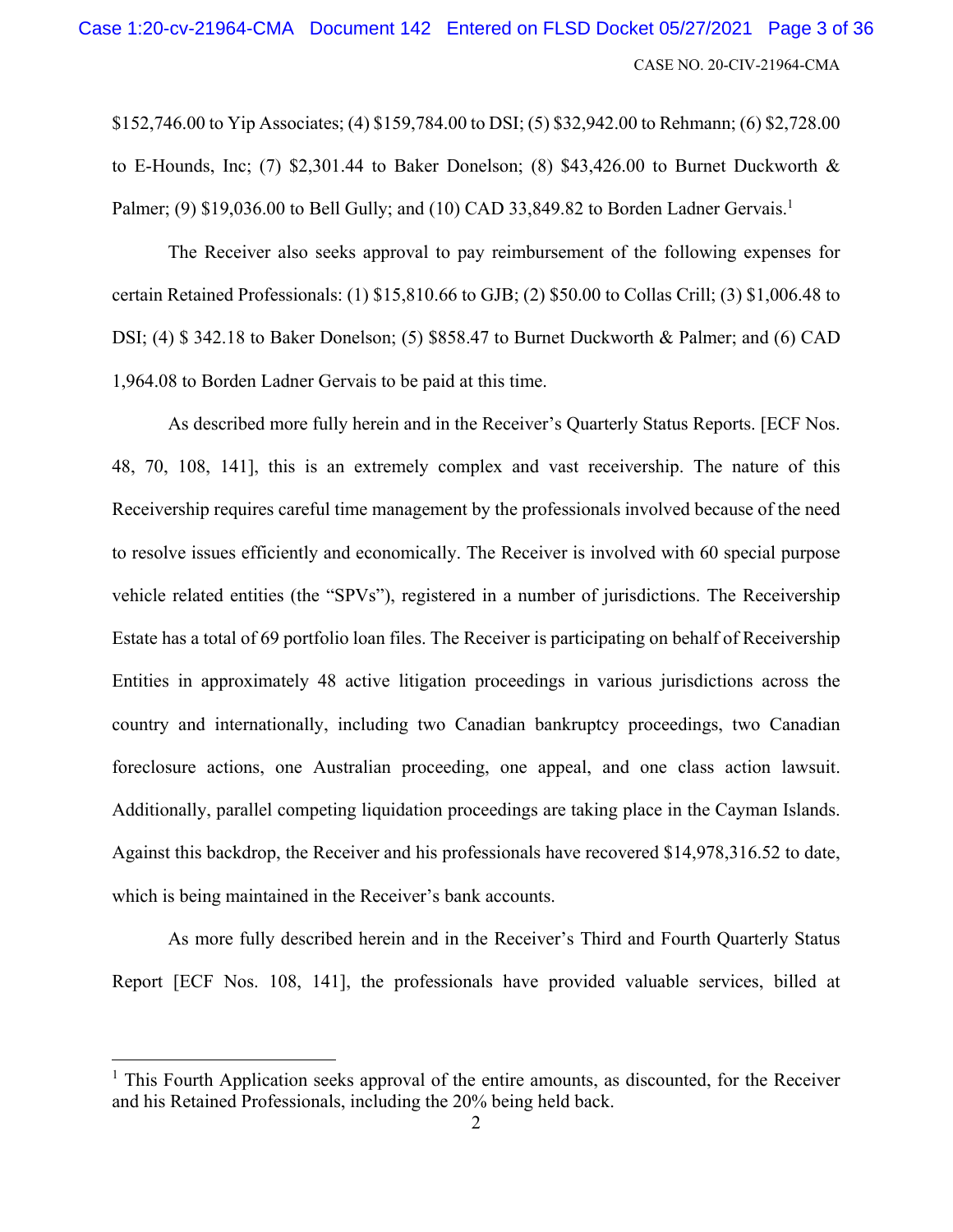# CASE NO. 20-CIV-21964-CMA Case 1:20-cv-21964-CMA Document 142 Entered on FLSD Docket 05/27/2021 Page 4 of 36

significantly reduced rates, taken voluntary reductions in the fees sought, and are entitled to reasonable payment of the fees and reimbursement of their expenses.

### **I. BACKGROUND**

On May 11, 2020, the Securities and Exchange Commission ("SEC") filed a complaint [ECF No. 1] (the "Complaint") in the United States District Court for the Southern District of Florida alleging that the Defendants engaged in various conduct in violation of Section 17(a) of the Securities Act of 1933 (the "Securities Act"), 15 U.S.C. § 77q(a), and Section 10(b) of the Securities Exchange Act of 1934 (the "Exchange Act"), and 15 U.S.C. § 78j(b), and Exchange Act Rules 10b-5, 17 C.F.R § 240.10b-5; and TCA violated Sections 206(1), (2), and (4), and 207 of the Investment Advisers Act of 1940 (the "Advisers Act"), 15 U.S.C. §§ 80b-6(1), 80(b)-6(4), and 80b-7, and Advisers Act Rules 206(4)-7 and 206(4)-8, 17 C.F.R. §§ 275.206(4)-7, 275.206(4)-8. [ECF No. 1 at ¶ 9].

According to the Complaint, since 2010 and continuing through at least November 2019, Defendants fraudulently engaged in revenue recognition practices that inflated Master Fund's revenue and the Funds' net asset value ("NAV"). Defendants caused the Funds to report to investors that the Funds were profitable every month, with an ever-increasing NAV. In fact, according to the Complaint, the booking of loan fees at the time of term sheet execution artificially inflated the NAV—at some points in time by as much as \$29 million. The booking of investment banking revenue at the time of agreement execution inflated the NAV by at least \$130 million as of November 2019. The inflated performance and NAV values were provided to investors, and the inflated asset values were included in forms ("Forms ADV") that Defendants filed with the SEC.

On May 11, 2020, upon the SEC's Motion for Appointment of Receiver [ECF No. 3], the Court entered an order [ECF No. 5] appointing Jonathan E. Perlman, Esq. as the Receiver over the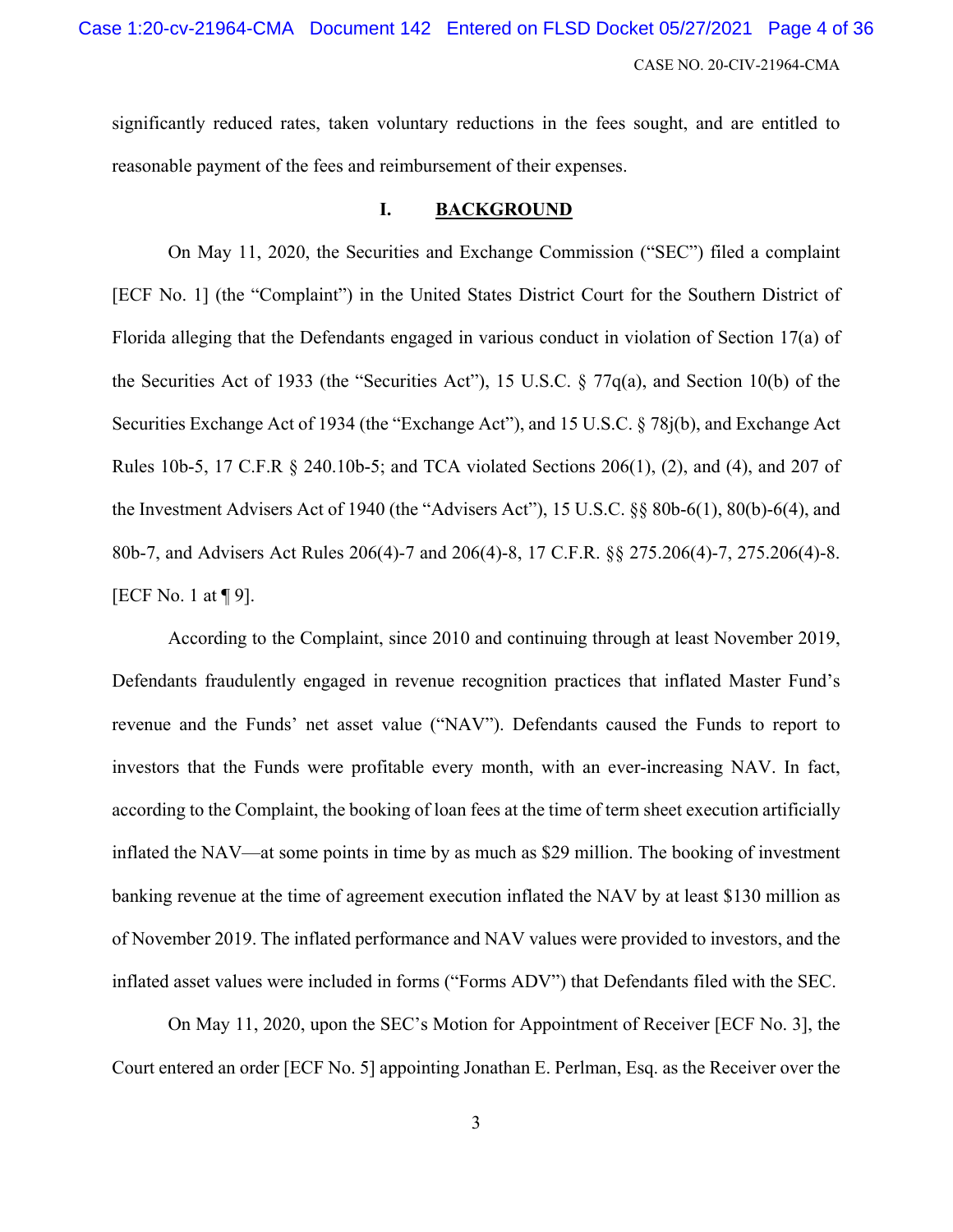# CASE NO. 20-CIV-21964-CMA Case 1:20-cv-21964-CMA Document 142 Entered on FLSD Docket 05/27/2021 Page 5 of 36

Receivership Entities (the "Receivership Order"), which empowers the Receiver to, among other things, "engage and employ persons in Receiver's discretion to assist Receiver in carrying out Receiver's duties and responsibilities. . . ." [ECF No. 5 at § II ¶ 5.F]. The Receivership Order also provides that the Receiver may solicit persons and entities to assist the Receiver in carrying out his duties under the Receivership Order, with a Court order authorizing such engagement. [*Id*. at § XIV ¶ 52]. Moreover, the Receiver and his Retained Professionals are entitled to reasonable compensation and expense reimbursement from the Receivership Estate, subject to approval of the Court. [*Id.* at § XIV ¶ 53].

The Receivership Order directs the Receiver to file "within forty-five (45) days after the end of each calendar quarter" applications for reasonable compensation. [*Id.* at § XIV ¶ 54]. The Receiver believes there are funds available to pay the Retained Professionals, which will not take away resources from operating, maintaining, and preserving the assets of the Receivership Entities.

### **II. INFORMATION ABOUT APPLICANTS AND FOURTH APPLICATION**

This Fourth Application has been prepared in accordance with the Billing Instructions for Receivers in Civil Actions Commenced by the U.S. Securities and Exchange Commission (the "Billing Instructions") for the time period of January 1, 2021 through March 31, 2021 (the "Fourth Application Period"). Pursuant to the Billing Instructions, the Receiver states as follows:

| (a) | Time period covered by the Fourth Application: | January 1, 2021 – March 31, 2021 |
|-----|------------------------------------------------|----------------------------------|
| (b) | Date of Receiver's appointment:                | May 11, 2020                     |
| (c) | Date services commenced:                       | May 11, 2020                     |
| (d) | Names and rates of all professionals:          | See Exhibit $4(a) - (g)$         |
| (e) | Interim or Final Application:                  | Interim                          |
| (f) | Records supporting fee application:            | See Exhibit 5                    |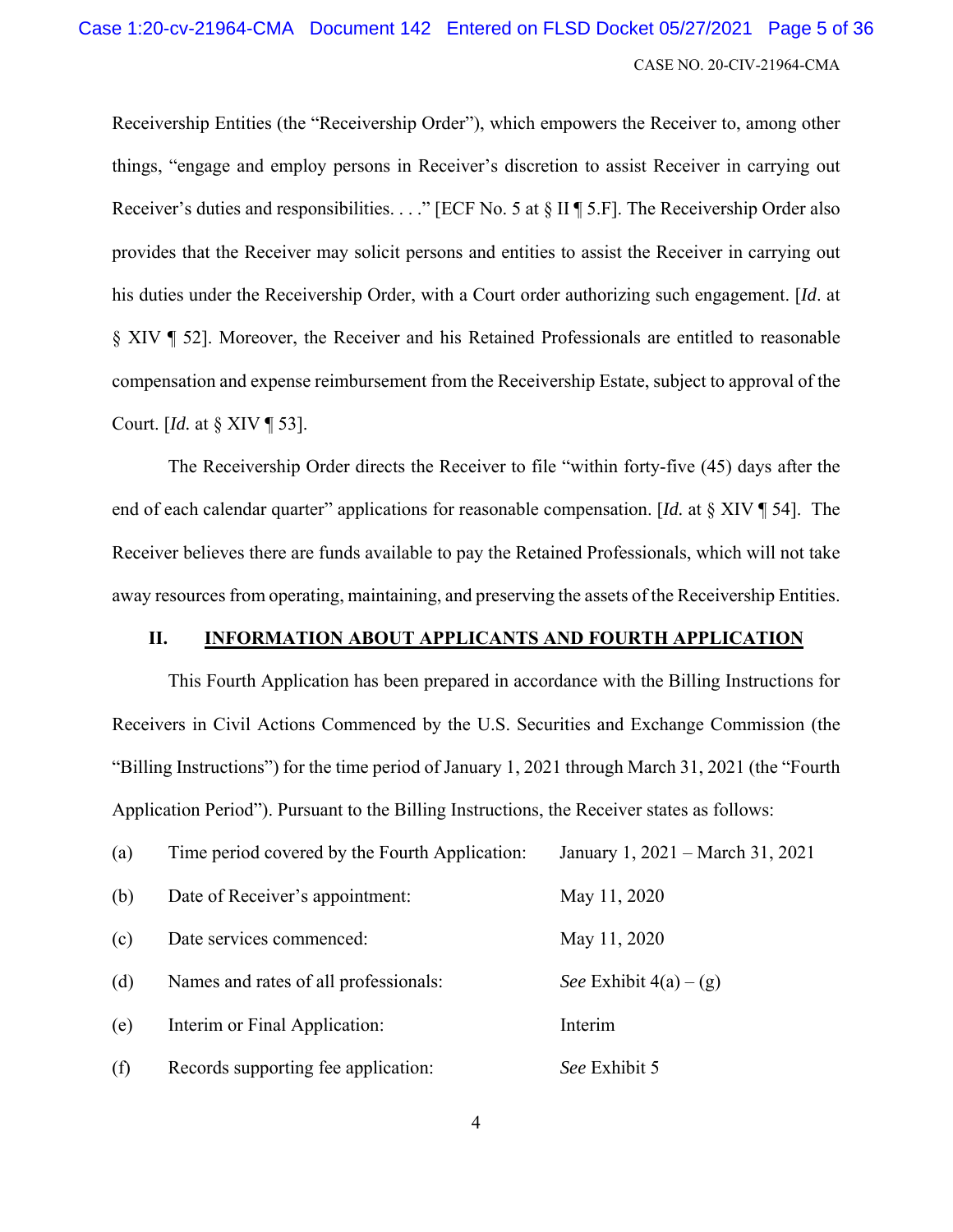The following exhibits are provided in accordance with the Billing Instructions:

- Exhibit 1: Receiver's Certification
- Exhibit 2: SEC's Standard Fund Accounting Report ("SFAR")
- Exhibit 3: Total compensation and expenses requested; any amounts previously requested; and total compensation and expenses previously awarded
- Exhibit 4: Fee Schedule: Names and Hourly Rates of Retained Professionals and Paraprofessionals & Total Amount Billed for each Retained Professional and Paraprofessional:

Exhibit 4(a): Genovese Joblove & Battista, P.A.

Exhibit 4(b): Collas Crill

- Exhibit 4(c): Yip Associates
- Exhibit 4(d): Development Specialists, Inc.
- Exhibit 4(e): Rehmann
- Exhibit  $4(f)$ : E-Hounds, Inc.

Exhibit 4(g): Other Retained Lawyers

- Exhibit 5: The Retained Professionals' time records for the time period covered by this Fourth Application, sorted in chronological order, including a summary and breakdown of the requested reimbursement of expenses:
	- Exhibit 5(a): Genovese Joblove & Battista, P.A.
	- Exhibit 5(b): Collas Crill
	- Exhibit  $5(c)$ : Yip Associates
	- Exhibit 5(d): Development Specialists, Inc.
	- Exhibit 5(e): Rehmann
	- Exhibit  $5(f)$ : E-Hounds, Inc.
	- Exhibit  $5(g)$ : Other Retained Lawyers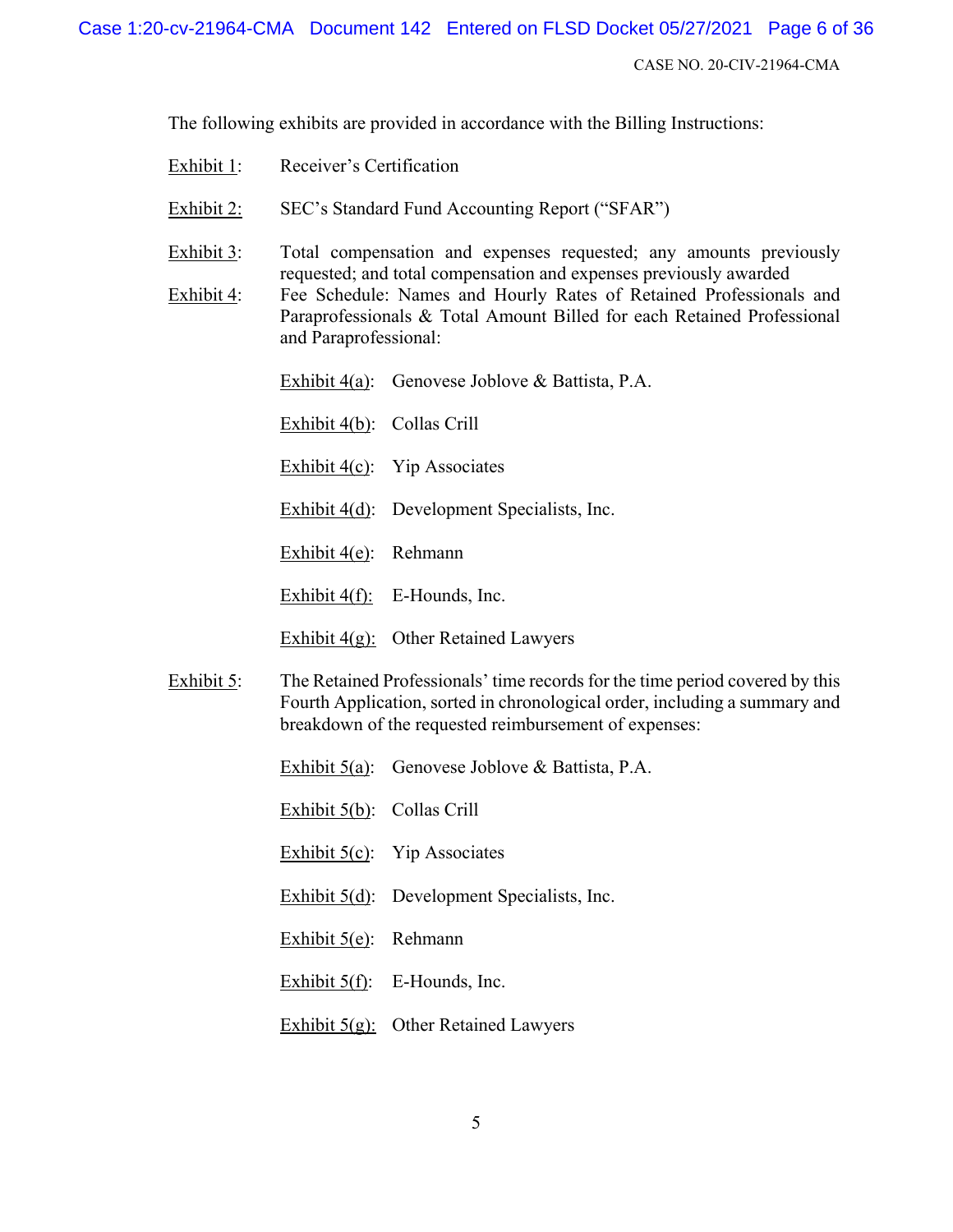CASE NO. 20-CIV-21964-CMA Case 1:20-cv-21964-CMA Document 142 Entered on FLSD Docket 05/27/2021 Page 7 of 36

### **III. CASE STATUS**

#### **A. Cash on hand.**

The amount of cash in the Receivership bank accounts as of the date of filing this Fourth Application is \$12,147,586.83.

### **B. Summary of creditor claims proceedings.**

The Receiver is in the process of establishing a formal claims process. The unique nature of this Receivership may present the need for multiple classifications of claims. The claims process is currently being developed and will be submitted to the Court for approval when finalized in the near future.

## **C. Description of assets.**

In additional to the descriptions provided herein, for detailed information about the assets of the Receivership Estate, the Receiver respectfully refers the Court and interested parties to the First, Second, Third, and Fourth Quarterly Status Reports. [ECF Nos. 48, 70, 108, 141].

### **D. Description of liquidated and unliquidated claims held by the Receiver.**

The Receiver continues to review potential causes of action against the principals of the Receivership Entities and various third parties. These claims may include common law claims and claims under fraudulent transfer statutes. While the Receiver cannot yet predict the likelihood, amount, or cost-effectiveness of particular claims or the claims as a whole, the Receiver continues to diligently evaluate claims against third parties.

# **IV. THE PROFESSIONALS**

#### **A. Genovese Joblove & Battista, P.A.**

GJB is a 40-lawyer law firm with offices in Miami, Fort Lauderdale, Tampa, and Caracas, Venezuela. The Receiver's team at GJB has decades of experience handling all aspects of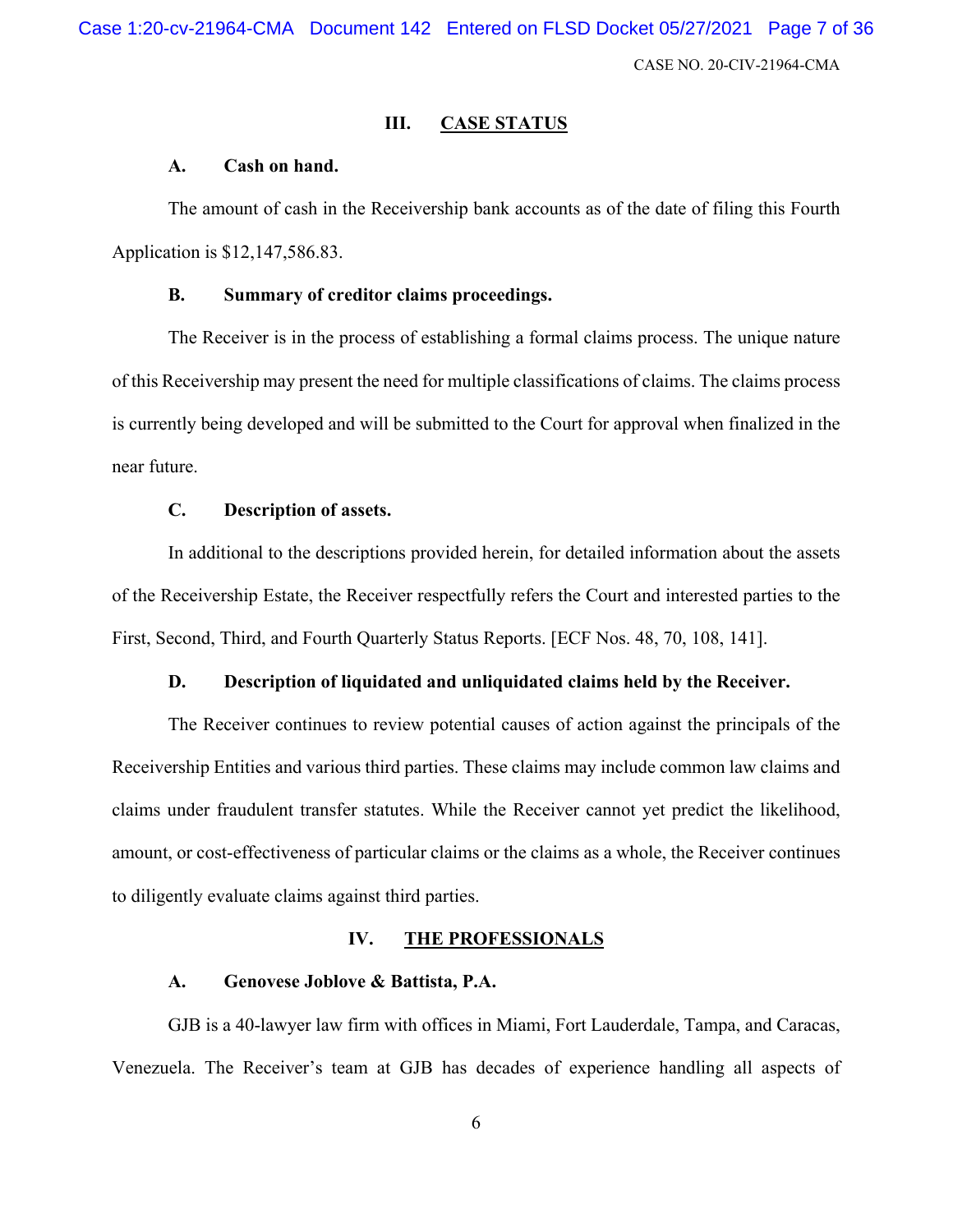# CASE NO. 20-CIV-21964-CMA Case 1:20-cv-21964-CMA Document 142 Entered on FLSD Docket 05/27/2021 Page 8 of 36

bankruptcies and receiverships, including representing receivers, trustees, committees, and defrauded investors. Thus, in addition to being adept at operating businesses in receivership/bankruptcy, GJB has significant experience (1) prosecuting director and officer liability claims, complex fraud claims, fraudulent transfer claims, and claims for accounting and legal malpractice, and (2) investigating and pursuing claims and assets in connection with all varieties of deceptive schemes, including recovery of those assets. At GJB, the Receiver has ready access to professionals who specialize in complex commercial litigation, insolvency, bankruptcy, foreign liquidation proceedings, real estate, corporate, and other pertinent practice areas. The Receiver has used these professionals' expertise to administer the Receivership Estate.

The Receiver is a partner at the law firm of GJB and leads GJB's Receivership, Securities and Class Action Litigation Practice Group. The Receiver has practiced law for over thirty years; specializes in receivership, fraudulent and deceptive practices, and securities law; and has been appointed receiver in numerous cases in federal court.

At the Receiver's request, GJB has agreed to reduce its billing rate and the rates of its professionals for this case. Instead of their standard partner billing rates, which range from \$400.00 to \$745.00, in this case all partners (including the Receiver) are billed at the significantly reduced hourly rate of \$340.00. Associates rates, which normally range from \$285.00 to \$425.00, have been set at \$265.00 per hour. Paraprofessionals, who regularly bill at rates anywhere from \$120.00 to \$195, are billed at the hourly rate of \$100.00. Lastly, the paraprofessional who handles the receivership hotline and all investor communications is billed at the reduced hourly rate of \$50.00. As an additional benefit to the Receivership Estate, the Receiver and GJB are not requesting reimbursement for the work by certain members of the Receiver's team employed by GJB who regularly provide critical functions in IT, internal accounting, and consumer relations. During the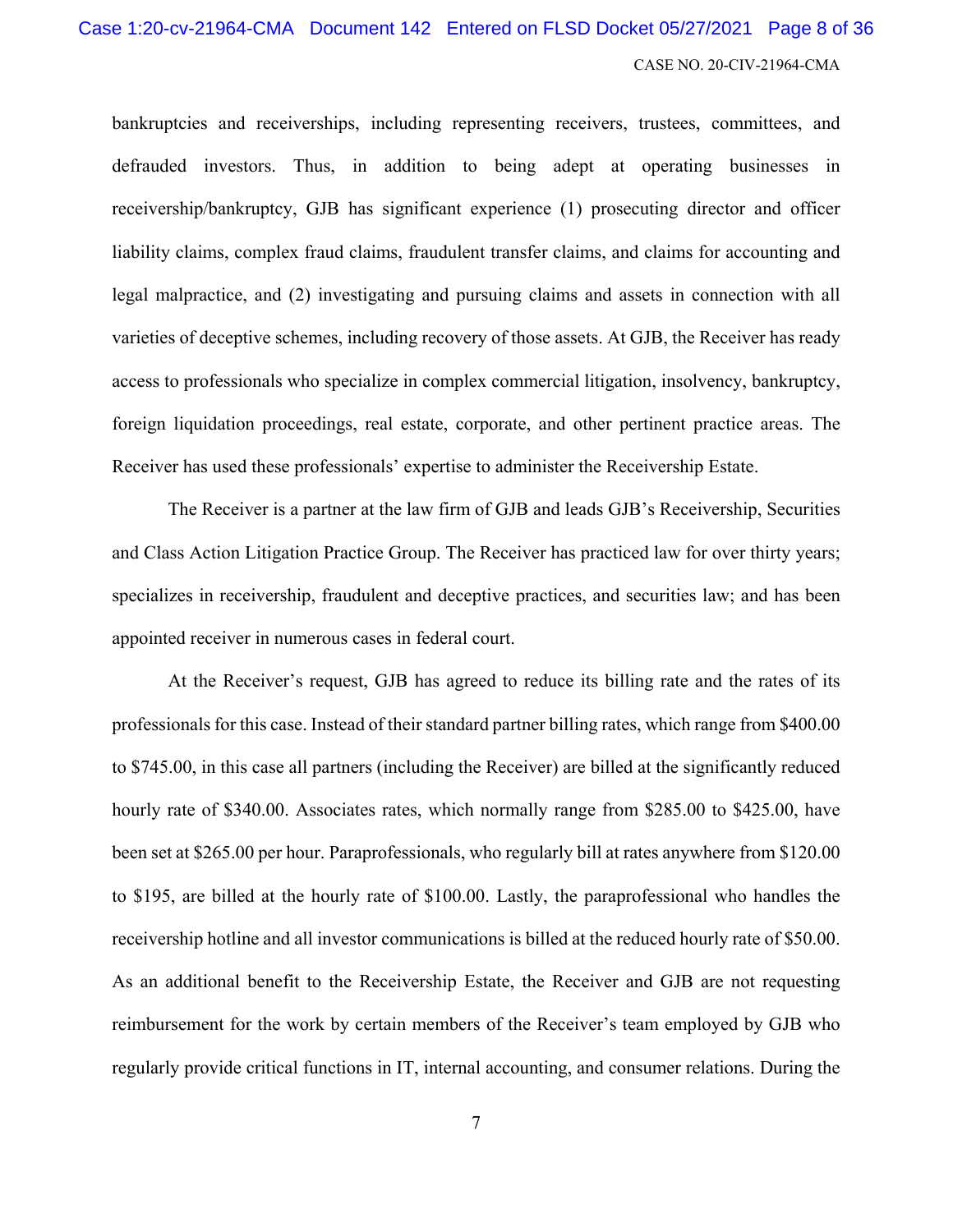period covered by this Fourth Application, the Receiver and GJB worked 2,132.35, for fees totaling \$636,020.50.<sup>2</sup> However, based upon discussion with the Receiver, GJB and the Receiver agreed to voluntarily reduce their fees for this Fourth Application Period by \$84,820.00, for a total amount of fees to be approved of \$551,500.50. GJB and the Receiver have also agreed to holdback 20% of their fees sought at this time, and seek payment of \$441,200.40. GJB and the Receiver also seek reimbursement of expenses in the amount of \$15,810.96, for a total of \$457,011.36 to be paid at this time.

#### **B. Collas Crill**

Stephen Leontsinis and Rocco Cecere, partners at the law firm Collas Crill located in the Cayman Islands are special litigation counsel to the Receiver for the parallel liquidation proceedings taking place in the Cayman Islands. Mr. Leontsinis is the Head of the Dispute Resolution Department at Collas Crill and the Managing Partner of the Cayman Islands office. He has significant litigation experience arising from the representation of liquidators and receivers, as well as shareholders and creditors of companies and hedge funds. Mr. Leontsinis' experience includes the claw back of fraudulent conveyances and undue preferences, allegations of investment fraud, and investment manager disputes. Mr. Cecere is an offshore commercial litigator, specializing in international insolvency, restructuring, and investment funds disputes. He has extensive experience conducting complex cross-border litigation, often involving fraud and asset tracing.

Collas Crill has also agreed to reduce the rates of its professionals for this case. Instead of the standard hourly billing rate of \$950.00, all partners are billed at the hourly rate of \$725.00. Counsel hourly rates, which are normally \$850.00, have been set at \$675.00. Senior associate

1

<sup>2</sup> GJB's blended hourly rate is \$298.27.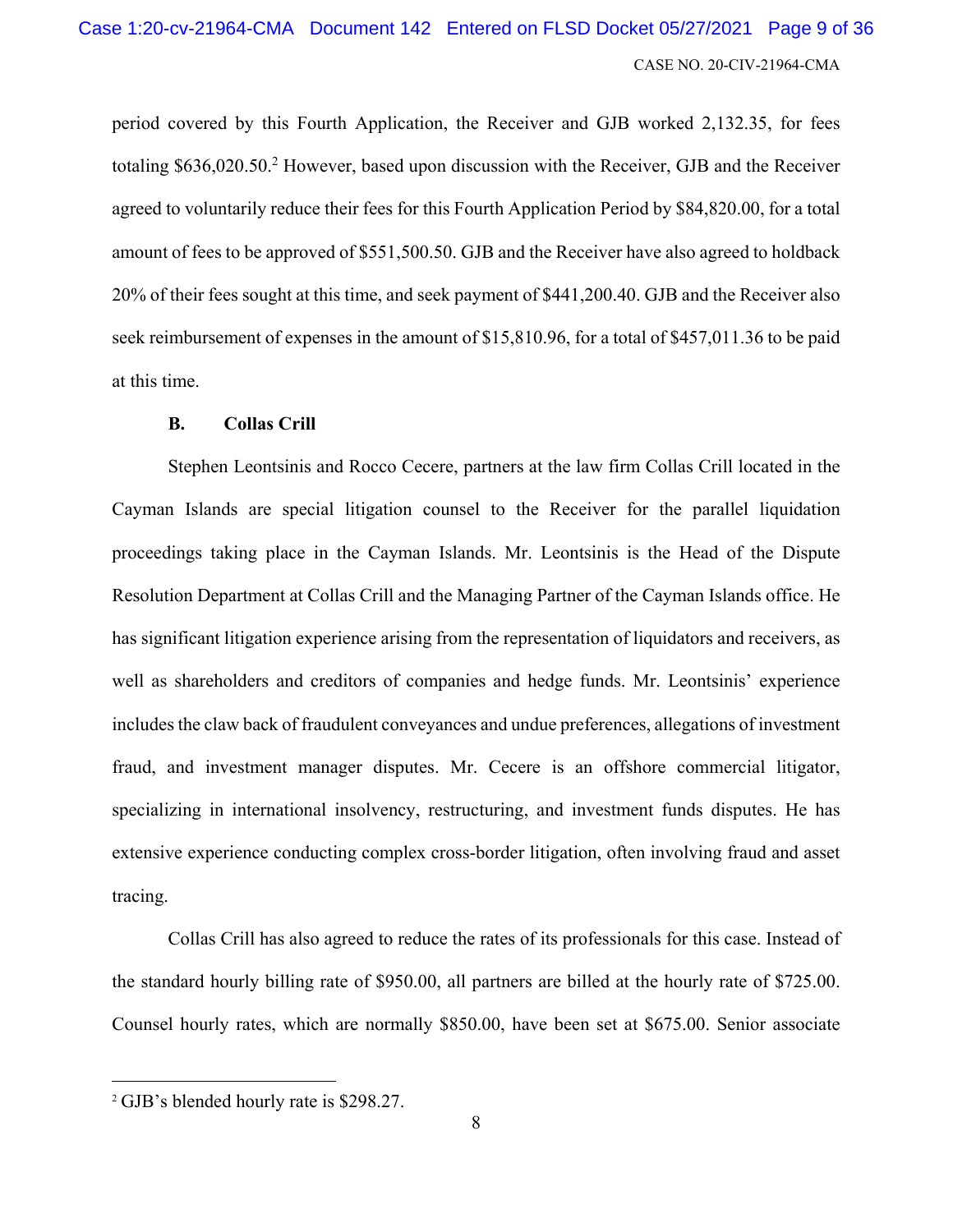# CASE NO. 20-CIV-21964-CMA Case 1:20-cv-21964-CMA Document 142 Entered on FLSD Docket 05/27/2021 Page 10 of 36

hourly rates, which are normally \$800.00, have been set at \$650.00. Associate hourly rates, which are normally \$650.00, have been set at \$600.00. Paraprofessionals, who regularly bill at \$320.00 per hour, are set at the hourly rate of \$290.00. This represents a significant reduction from Collas Crill's standard billing rates. During the Fourth Application Period, Collas Crill billed 85.90 hours and seeks approval of fees in the amount of \$60,919.50.<sup>3</sup> Collas Crill has also agreed to holdback 20% of their fees sought at this time, seeking payment of \$48,735.60 at this time. Collas Crill also seeks reimbursement of expenses in the amount of \$50.00, for a total of \$48,785.60 to be paid at this time.

### **C. Yip Associates**

Maria M. Yip, CPA, CFE, CIRA, CFF and the accounting firm Yip Associates provide accounting and forensic work for the Receiver. Ms. Yip's practice specializes in forensic accounting, financial investigations, receiverships and other fiduciary roles, bankruptcy related matters, and valuations. She has conducted numerous forensic and fraud investigations, and has served as an accountant and financial advisor to receivers appointed in numerous SEC, CFTC, and FTC matters. Ms. Yip is also a panel trustee for the United States Bankruptcy Court in the Southern District of Florida. Ms. Yip has agreed to reduce the rates of her professionals to the following hourly rates: \$340.00 for Partners, \$295.00 for Directors, \$245.00 for Managers and Senior Associates, \$195.00 for Associates, and \$100.00 for Paraprofessionals. During the Fourth Application Period, Yip Associates billed 754.3 hours and fees in the amount of \$190,932.50.<sup>4</sup> Yip Associates has agreed to holdback 20% of their fees sought at this time, seeking payment of

1

<sup>&</sup>lt;sup>3</sup> Collas Crill's blended hourly rate for January 1, 2021 through January 26, 2021 is \$662.50, from January 29, 2021 through February 25, 2021 is \$613.00, and from February 28, 2021 through March 26, 2021 is \$693.75.

<sup>&</sup>lt;sup>4</sup> Yip Associates' blended hourly rate is \$253.13.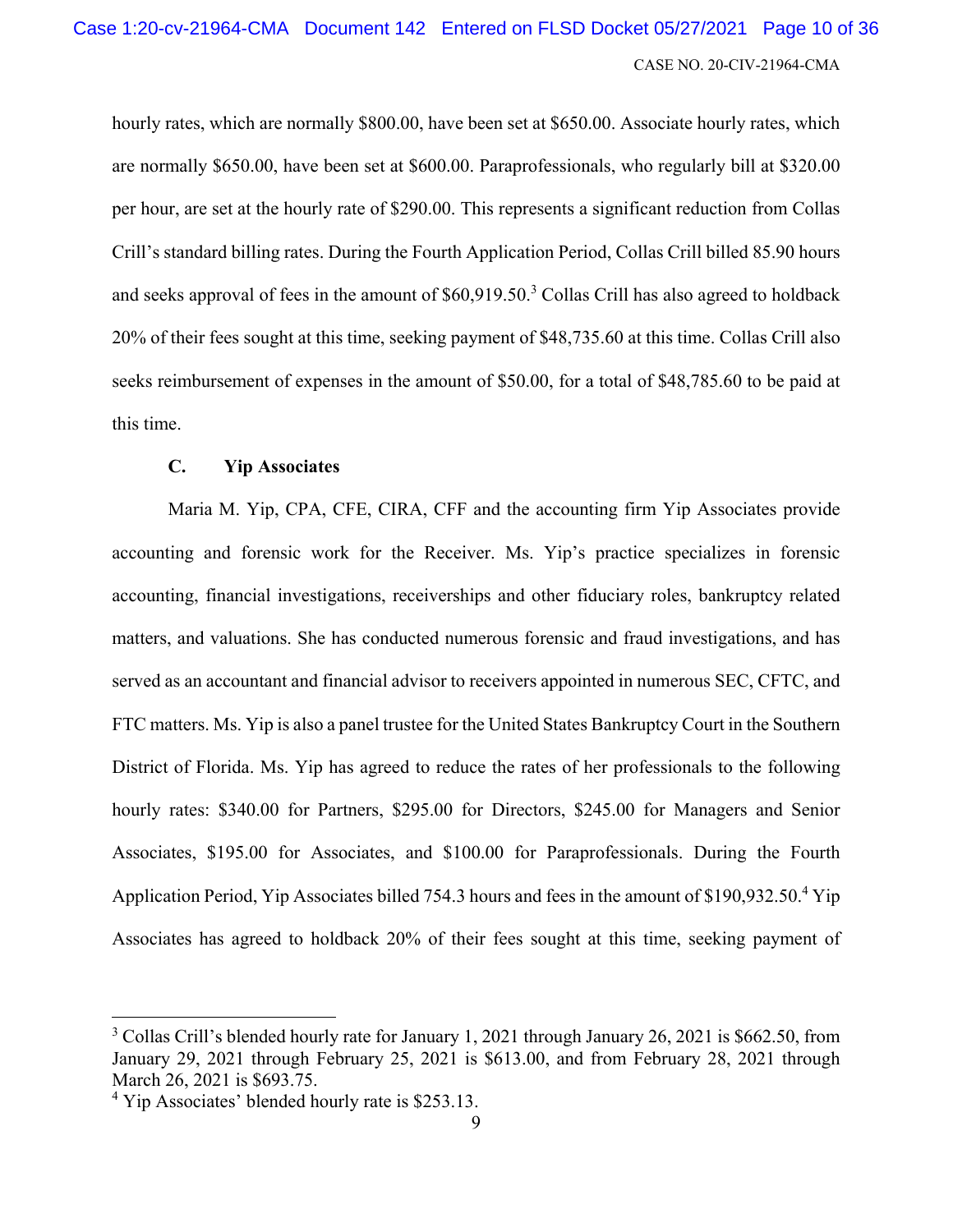\$152,746.00 at this time.

### **D. Development Specialists, Inc.**

Joseph Luzinski of DSI has been retained as the Chief Restructuring Officer and is responsible for the day-to-day management of the TCA Fund Management Corporation and TCA Global Credit Fund GP, Ltd. and certain affiliated entities as is necessary to the administration of the Receivership Estate. Mr. Luzinski is an expert financial advisor, consultant, and fiduciary with more than thirty years' of hands on business experience successfully advising, managing, and administering matters involving public and private companies' workout and restructuring out of court and in Chapter 11 and Chapter 7 bankruptcies, receiverships, assignments, and federal and state court proceedings. DSI has agreed to reduce the rates of its professionals to the following range of hourly rates: between \$436.00 to \$680.00 for the Senior Managing Director; between \$280.00 to \$428.00 for Directors/Managing Directors; and between \$120.00 to \$300.00 for Associates/Senior Associates. In additional to the rate reduction, all time billed to long distance travel is reduced by an additional 50%.

During this Fourth Application Period, DSI billed 494.00 hours and for a total amount of fees in the amount of  $$210,410.00$ .<sup>5</sup> After discussions with the Receiver, DSI has agreed to further reduce its fees by \$10,680.00. Accordingly, DSI seeks approval of fees in the amount of \$199,730.00. DSI agreed to holdback 20% of payment of their approved fees at this time, seeking payment of \$159,784.00 at this time. DSI also seeks reimbursement of expenses in the amount of \$1,006.48, for a total of \$160,790.48 to be paid at this time.

### **E. Rehmann**

 $\overline{a}$ 

Rehmann and Mr. Mitch Hall provide tax accounting and business analysis services to the

<sup>5</sup> Development Specialists, Inc.'s blended hourly rate is \$397.30.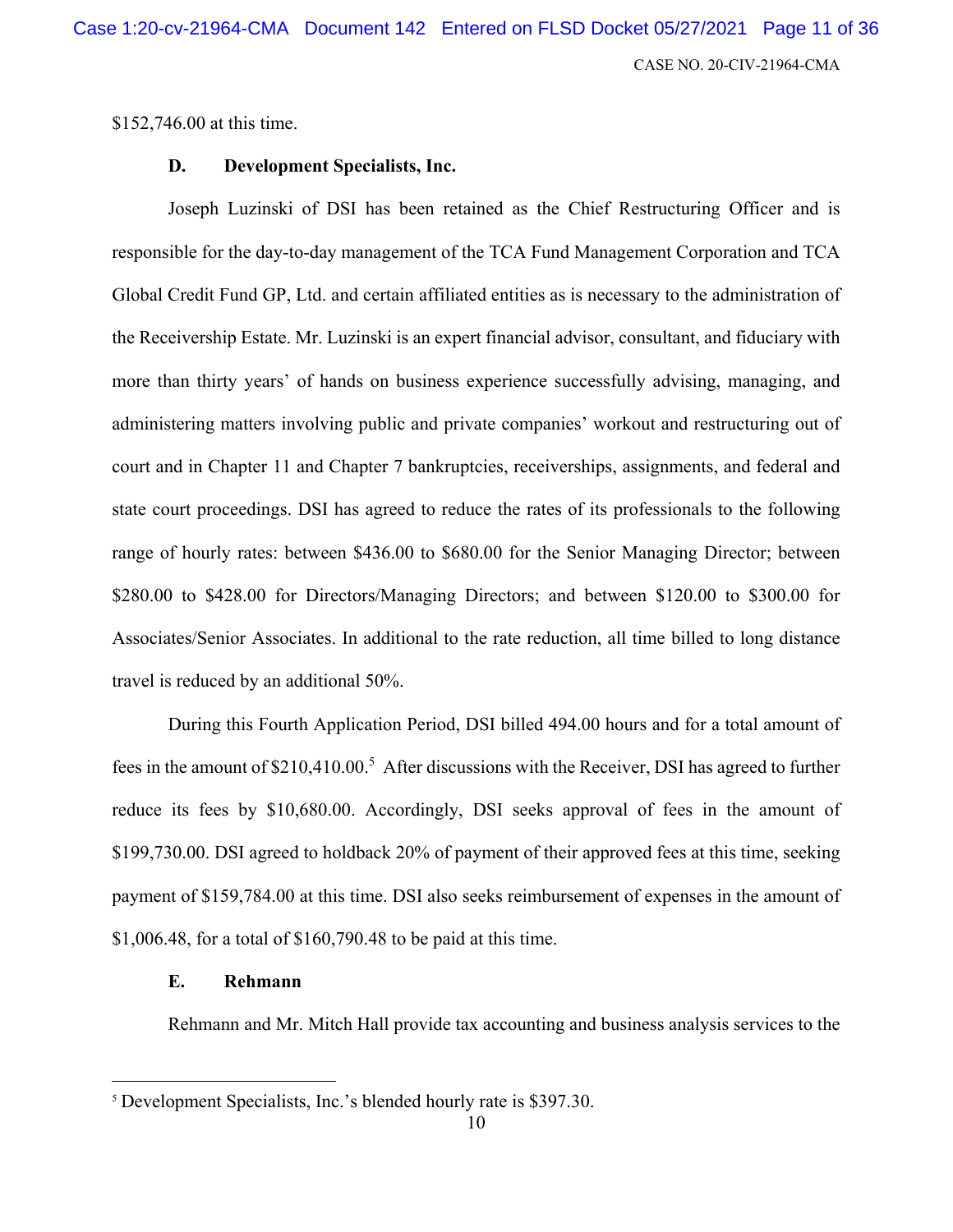# CASE NO. 20-CIV-21964-CMA Case 1:20-cv-21964-CMA Document 142 Entered on FLSD Docket 05/27/2021 Page 12 of 36

Receiver for the Receivership Entities. Mr. Hall is an Executive and a member of the firm's Turnaround, Restructuring, and Insolvency Practice. He is licensed as both an accountant and a lawyer in the State of Florida and has extensive experience in bankruptcy and receivership matters, aiding in recovery of millions of dollars for victims of fraudulent schemes perpetrated at home and abroad. He is also a member of the American Bankruptcy Institute and the National Association of Federal Equity Receivers, where he currently serves on the IRS Committee. Rehmann has agreed to reduce the rates of its professionals to the following hourly rates: \$300.00 for Executives, \$215.00 for Seniors, \$150.00 for Staff, and \$75.00 for Administrative. In additional to the rate reduction, all time billed to long distance travel is reduced to \$150.00 per hour. During the Fourth Application Period, Rehmann billed 141.55 hours and seeks approval of fees in the amount of \$41,177.50.<sup>6</sup> Rehmann has agreed to holdback 20% of their fees sought at this time, seeking payment of \$32,942.00 at this time.

#### **F. E-Hounds, Inc.**

E-Hounds, Inc. and Adam Sharp provide data storage and electronic data management for the extensive amount of electronic information in the Receivership. Mr. Sharp is the CEO and founder of E-Hounds, Inc. and has been qualified as an expert and/or has provided sworn testimony in nearly 170 cases. Additionally, E-Hounds, Inc. has successfully recovered data for several thousand clients globally and has provided forensic services for over 5000 clients since 1999, including several court appointments. E-Hounds, Inc. has agreed to reduce the rates of its professionals to the following hourly rates: \$300.00 for Standard, \$300.00 for Expert Consultants, \$95.00 to \$195.00 for File Conversion per gigabyte, \$225.00 for Intake and Preservation per media, and \$1000.00 for Triage Service per computer. During the Fourth Application Period, E-

 $\overline{a}$ 

<sup>6</sup> Rehmann's blended hourly rate is \$290.90.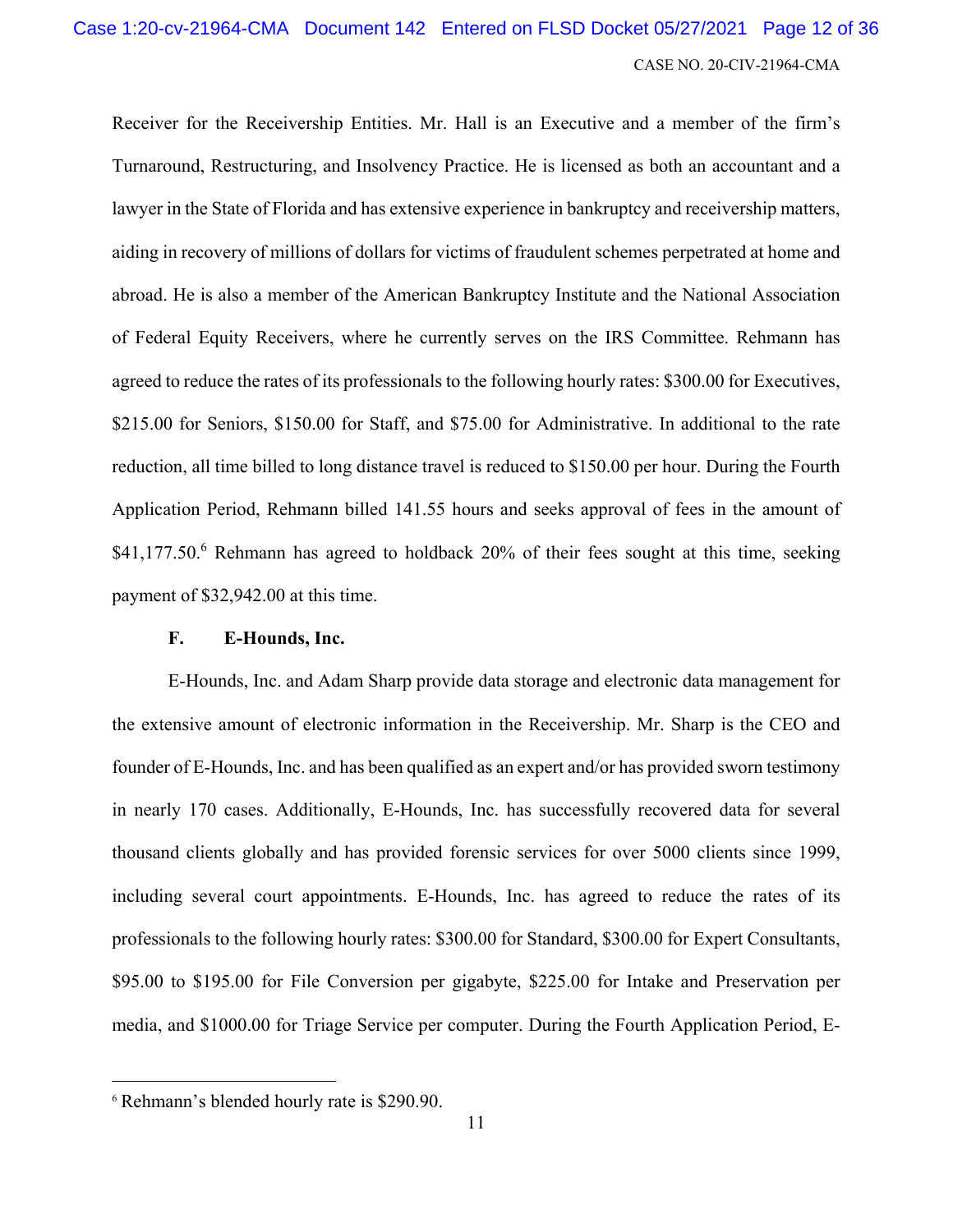Hounds, Inc. seeks approval of fees in the amount of \$3,410.00. E-Hounds, Inc. has agreed to holdback 20% of their fees sought at this time, seeking payment of \$2,728.00 at this time.

### **G. Other Retained Attorneys**

The Master Fund and its related entities and subsidiaries are involved in active litigation in both state and federal courts. Due to the nature of many of the litigation proceedings taking place in this Receivership, the Receiver has executed (with SEC counsel and court approval) retainer agreements to engage local counsel where necessary and appropriate to achieve favorable results in foreign jurisdictions. Below is a description of the retained attorneys, as well as brief descriptions of the work they have performed during this Fourth Application Period and previous reporting periods:

#### **1. Burnet, Duckworth & Palmer LLP (BDP)**

Barry Crump, local counsel in Calgary, Canada, with Burnet Duckworth & Palmer LLP is providing approved legal services on behalf of the Receiver and its secured interests in three different matters (the Ostrowski bankruptcies, the Brett Elanik/FlameX bankruptcy, and the Dryworld dispute) pending in Canada. Details of those proceedings are set forth in the Third and Fourth Quarterly Reports. *See* [ECF No. 108 at pp. 49-50, ECF No. 141 at pp. 55-58].

As set forth in the Receiver's Motion to Approve Counsel in Canada, BDP agreed to a \$5,000 retainer for their legal services, as well as an overall discount of 26.5% on their fees to the Receivership Estate. [ECF No. 99]. The engagement letter, attached to the Receiver's Motion to Approve Counsel in Canada, set forth the terms of BDP's engagement. *See* [ECF No. 99, Ex. A]. The Court granted the Receiver's Motion to Approve Legal Counsel in Canada, authorizing the services of BDP, as described in the Receiver's Motion to Approve Counsel in Canada at the stated hourly rates and terms in the proposed engagement letter. [ECF No. 100].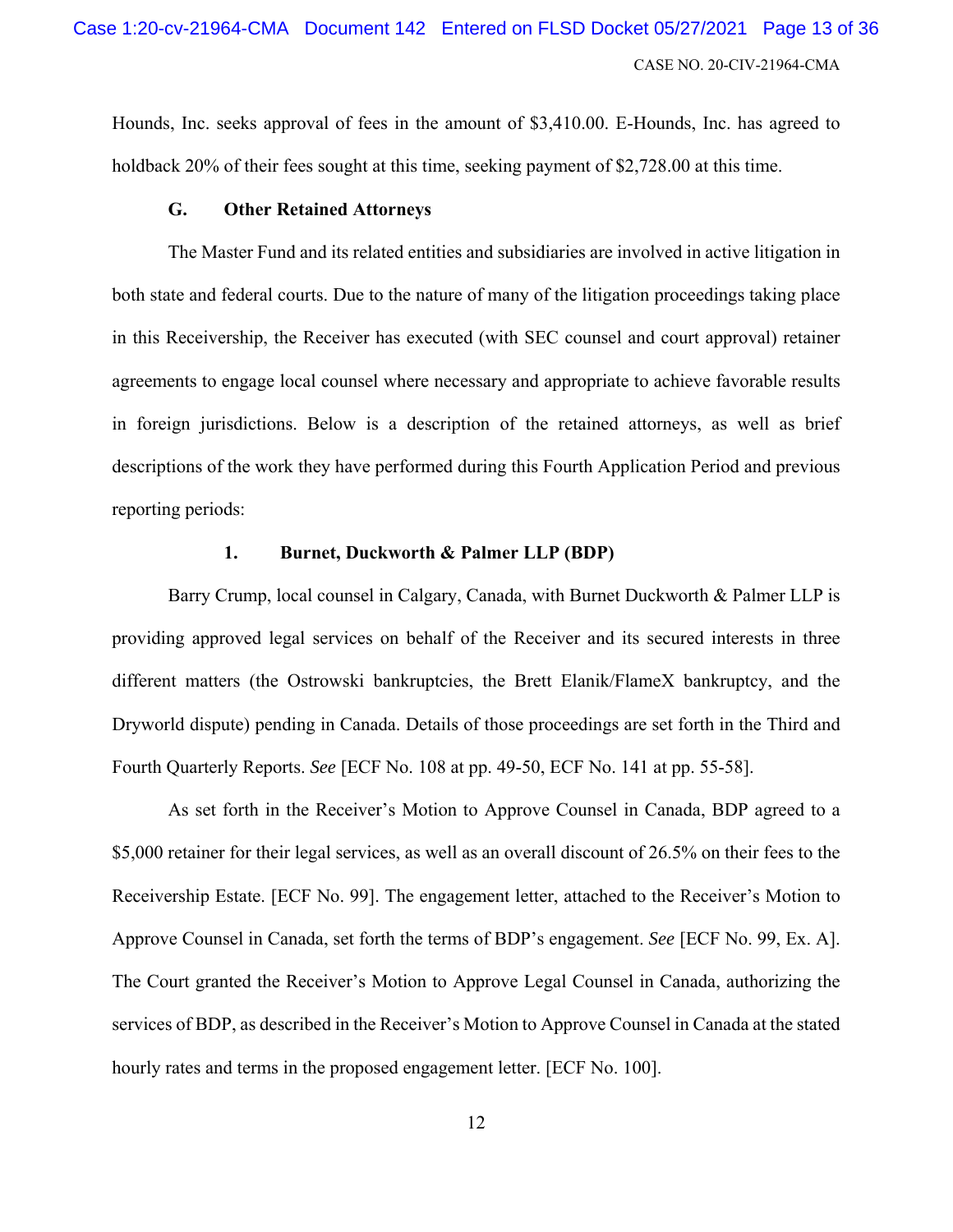# CASE NO. 20-CIV-21964-CMA Case 1:20-cv-21964-CMA Document 142 Entered on FLSD Docket 05/27/2021 Page 14 of 36

During the Fourth Application Period, BDP billed 103.7 hours and seeks approval of fees in the amount of \$54,282.50. BDP has agreed to holdback 20% of their fees sought at this time, seeking payment of \$43,426.00 at this time. BDP also seeks reimbursement of expenses in the amount of \$858.47, for a total of \$44,284.47 to be paid at this time.

### **2. Borden Ladner Gervais LLP (BLG)**

Jacques Darche and Cristina Birks of Borden, Ladner, Gervais in Montreal, serve as local counsel for the Receiver for claims stemming from the Groupe Mercator dispute, including successfully obtaining a \$300,000 judgment for the Receiver after a trial this past December (the Semafo litigation). Details of those proceedings are set forth in the Third and Fourth Quarterly Reports. *See* [ECF No. 108 at pp. 57-58, ECF No. 141 at pp. 63-65].

As set forth in the Receiver's Motion to Approve Counsel in Canada, Jacques Darche and Cristina Birks of BLG agreed to a \$10,000 retainer for their legal services, as well as an overall discount of 10% on their fees to the Receivership Estate. [ECF No. 88]. The engagement letter, attached to the Receiver's Motion to Approve Counsel in Canada, set forth the terms of BLG's engagement. *See* [ECF No. 88, Ex. A]. The Court granted the Receiver's Motion to Approve Legal Counsel in Canada, authorizing the services of BLG, as described in the Receiver's Motion to Approve Counsel in Canada at the stated hourly rates and terms in the proposed engagement letter. [ECF No. 89].

During the Fourth Application Period, BLG seeks approval of fees in the amount of CAD 42,312.28. BLG has agreed to holdback 20% of their fees sought at this time, seeking payment of CAD 33,849.82 at this time. BLG also seeks reimbursement of expenses in the amount of CAD CAD 1,964.08, for a total of CAD 35,813.90 to be paid at this time.<sup>7</sup>

 $\overline{a}$ 

<sup>7</sup> Upon the Court's granting of this Fourth Application, the Receiver will wire the funds at the exchange rate applicable at that time.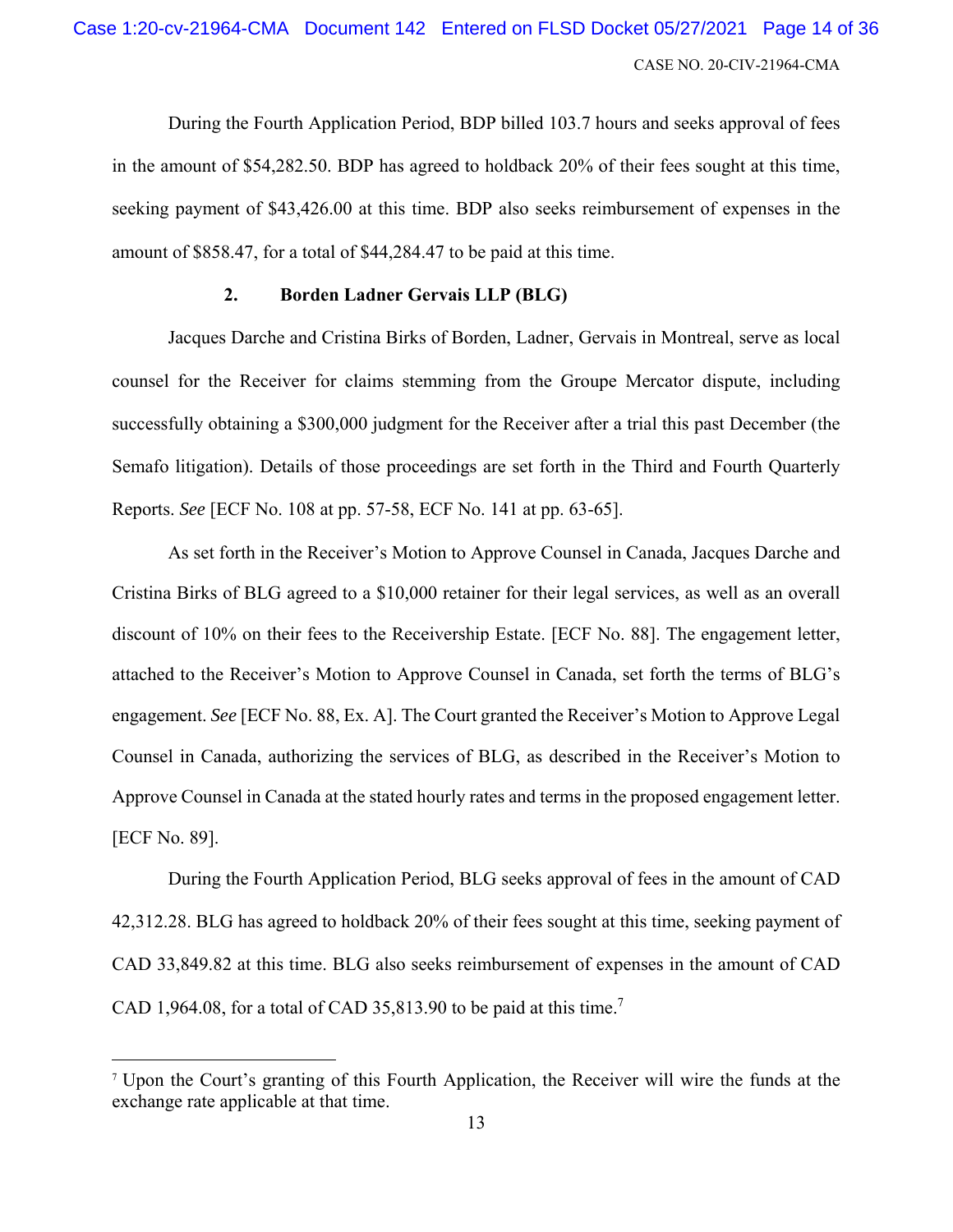### **3. Baker Donelson (BD)**

Mathew White and Valerie Henderson of Baker Donelson serve as local counsel representing the Receiver in the TCA/Paycation litigation currently pending in Texas. Details of those proceedings are set forth in the Third and Fourth Quarterly Reports. *See* [ECF No. 108 at pp. 47-48, ECF No. 141 at pp. 53-55].

As set forth in the Receiver's Unopposed Motion to Approve Retention of Texas Counsel, BD agreed an overall discount of 15% on their fees to the Receivership Estate. [ECF No. 109]. The engagement letter, attached to the Receiver's Unopposed Motion to Approve Retention of Texas Counsel, set forth the terms of BDP's engagement. *See* [ECF No. 109, Ex. A]. The Court granted the Receiver's Unopposed Motion to Approve Retention of Texas Counsel, authorizing the services of BD, as described in the Receiver's Unopposed Motion to Approve Retention of Texas Counsel at the stated hourly rates and terms in the proposed engagement letter. [ECF No. 110].

During the Fourth Application Period, BD billed 9.5 hours and seeks approval of fees in the amount of \$2,876.80. BD has agreed to holdback 20% of their fees sought at this time, seeking payment of \$2,301.44 at this time. BD also seeks reimbursement of expenses in the amount of \$342.18, for a total of \$2,643.62 to be paid at this time.

### **4. Bell Gully**

Bell Gully acts as court-approved counsel for the Receiver [ECF No. 94] in litigation and negotiation matters involving an SPV and New Zealand entity called JLE, Ltd. JLE is an electrical subcontractor operating in and around New Zealand. Like many construction-related businesses, JLE's operations were severely impacted by the COVID-19 pandemic, but has slowly begun to recover in recent months. With respect to JLE, a Master Fund guarantor, William Leferink, claims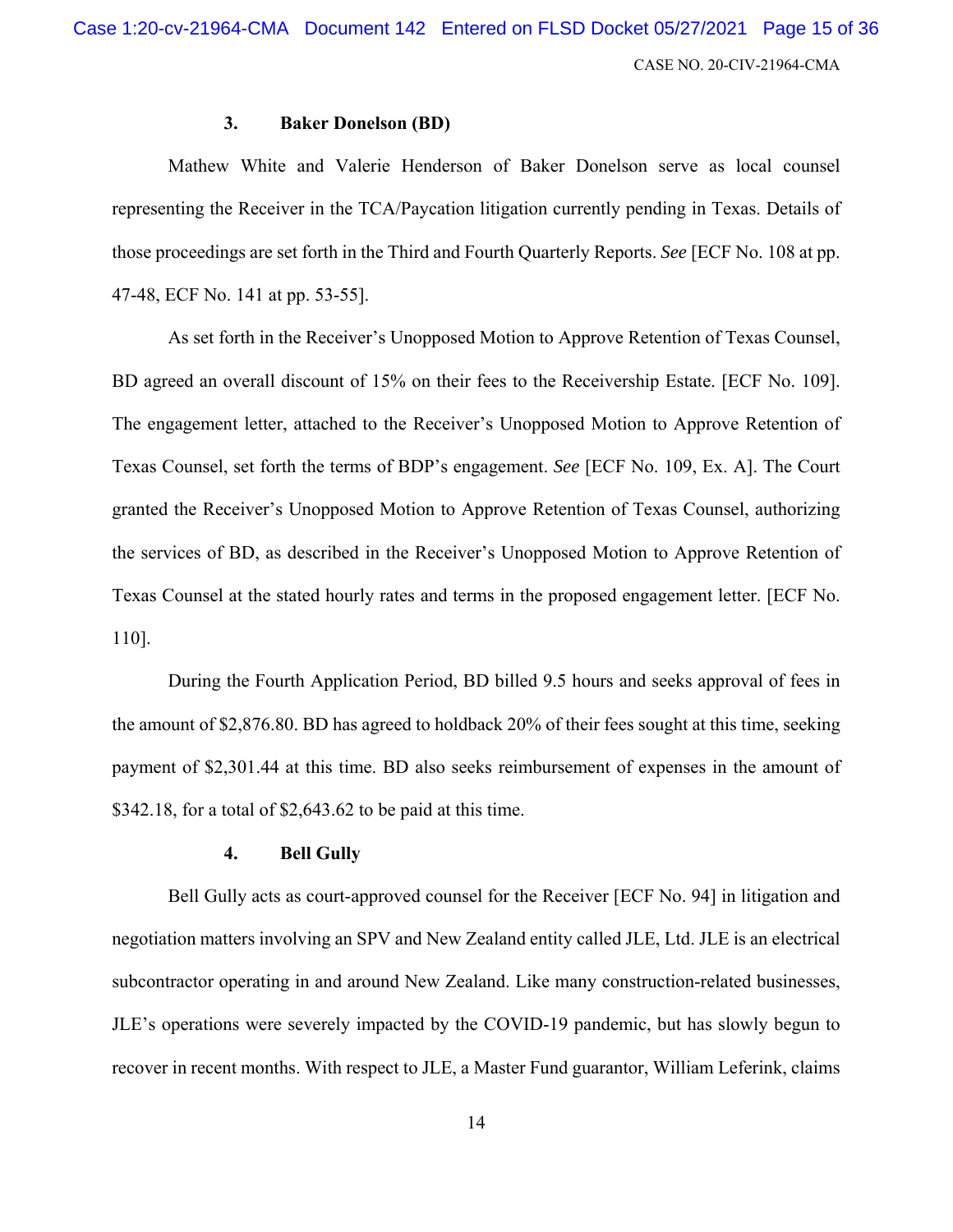# CASE NO. 20-CIV-21964-CMA Case 1:20-cv-21964-CMA Document 142 Entered on FLSD Docket 05/27/2021 Page 16 of 36

an interest in that entity which needs to be resolved in conjunction with the Receiver's efforts to maximize the assets available to the Receivership Estate for the stakeholders' benefit. Leferink has filed a lawsuit in New Zealand seeking, among other things, a legal determination and enforcement of such purported ownership interest. Details of those proceedings are set forth in the Third and Fourth Quarterly Reports. *See* [ECF No. 108 at p. 19, ECF No. 141 at pp. 22-23].

As set forth in the Receiver's Motion to Approve Counsel in New Zealand and Scotland, David McPherson and Tim Fitzgerald of Bell Gully agreed to represent the Receiver at a reduced fee. Bell Gully provides services at a 15% reduced hourly rate, ranging from \$167 to \$610. [ECF No. 93]. The engagement letter, attached to the Receiver's Motion to Approve Counsel in New Zealand and Scotland, set forth the terms of Bell Gully's engagement. *See* [ECF No. 93, Ex. B]. The Court granted the Receiver's Motion to Approve Legal Counsel in New Zealand and Scotland, authorizing the services of Bell Gully, as described in the Receiver's Motion to Approve Legal Counsel in New Zealand and Scotland at the stated hourly rates and fees. [ECF No. 94].

During the Fourth Application Period, Bell Gully seeks approval and payment of fees in the amount of \$23,795.00. Bell Gully has agreed to holdback 20% of their fees sought at this time, seeking payment of \$19,036.00 at this time.

### **V. SUMMARY OF SERVICES RENDERED DURING THE FOURTH APPLICATION PERIOD**

Summaries of the services rendered during the Fourth Application Period are provided below. More detailed information of the services provided are included in the Retained Professionals' time records which are attached hereto as Exhibits  $5(a) - (g)$ .

### **A. The Receiver and Genovese Joblove & Battista**

The Receiver and GJB separated their time into the activity categories provided in the Billing Instructions. Narrative summaries of these activity categories are provided below.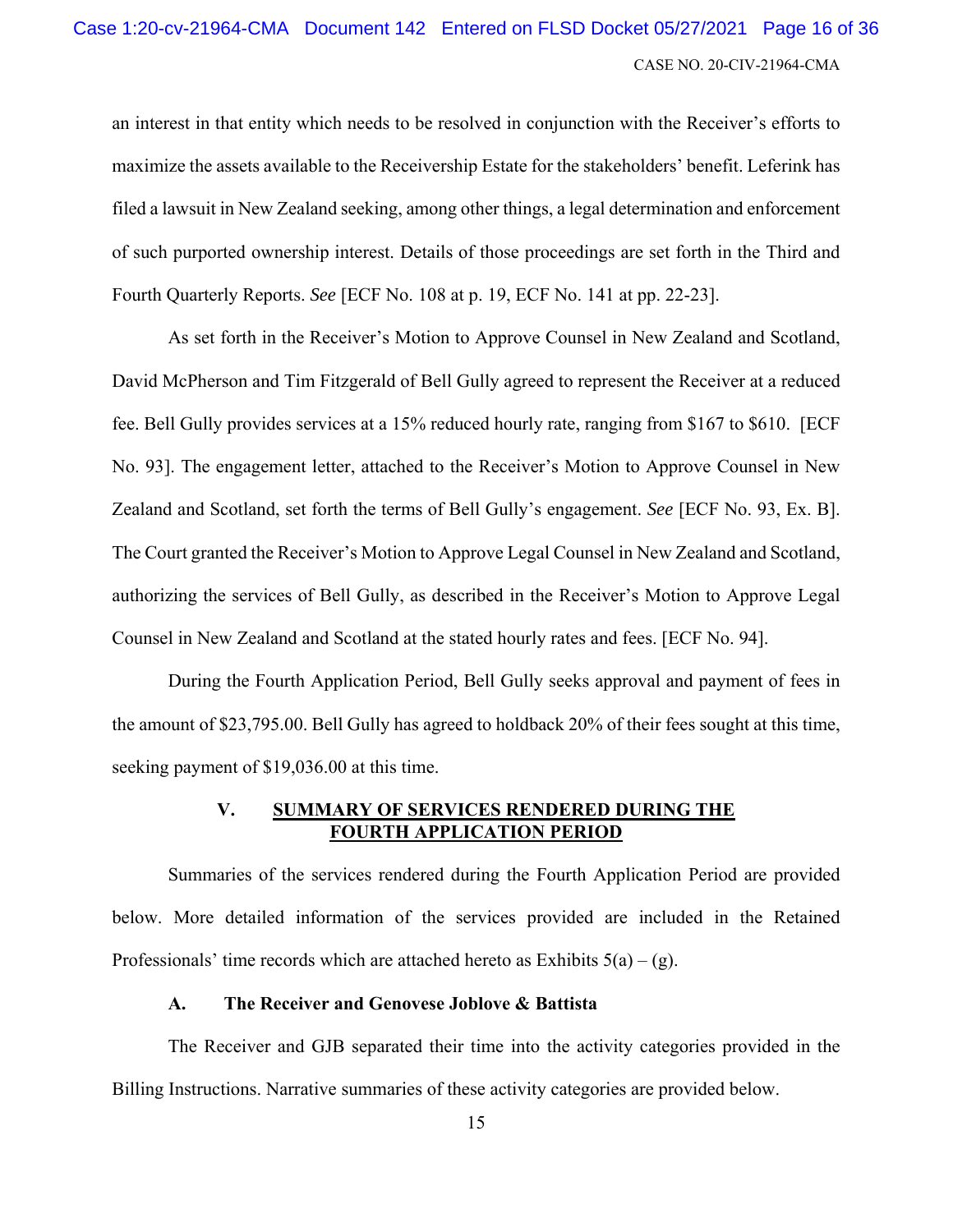### Asset Analysis and Recovery

Asset Analysis and Recovery consists of the identification and review of potential assets including causes of action and non-litigation recoveries. The Receiver and GJB continue to familiarize themselves with the operations of the Receivership Entities and the full breadth and scope of Receivership assets. The Receiver and GJB continue to analyze voluminous documents and researched potential claims against third parties, and prepare document demands to financial institutions and third parties whom may be holding receivership assets.

In accordance with the Receivership Order, the Receiver and GJB continue to advise financial institutions of the existence of the Receivership Estate and the asset freeze ordered by the Court. The Receiver continues to transfer funds he recovers to the Receiver's new TCA operating accounts to address cash flow issues, pay contractors, and to operate the existing lawful businesses. To date, the Receiver has recovered \$14,978,316.52 for the Receivership Estate.

Additionally, the Receiver is currently involved with 60 SPVs registered in a number of jurisdictions. The SPVs are not all currently operating. Accounting for dormant entities, there originally appeared to be approximately forty-seven (47) SPVs that were either operating or owned property of potential value to the estate. At present, there are six (6) active entities (with 7 subsidiaries among them) and two (2) other SPVs that are winding down or have ceased operations. The Receivership Estate also has a total of 69 portfolio loan files. The Receiver is participating on behalf of Receivership Entities in approximately 48 active litigation proceedings in various jurisdictions across the country and internationally, including two Canadian bankruptcy proceedings, two Canadian foreclosure actions, one Australian proceeding, one appeal, and one class action lawsuit.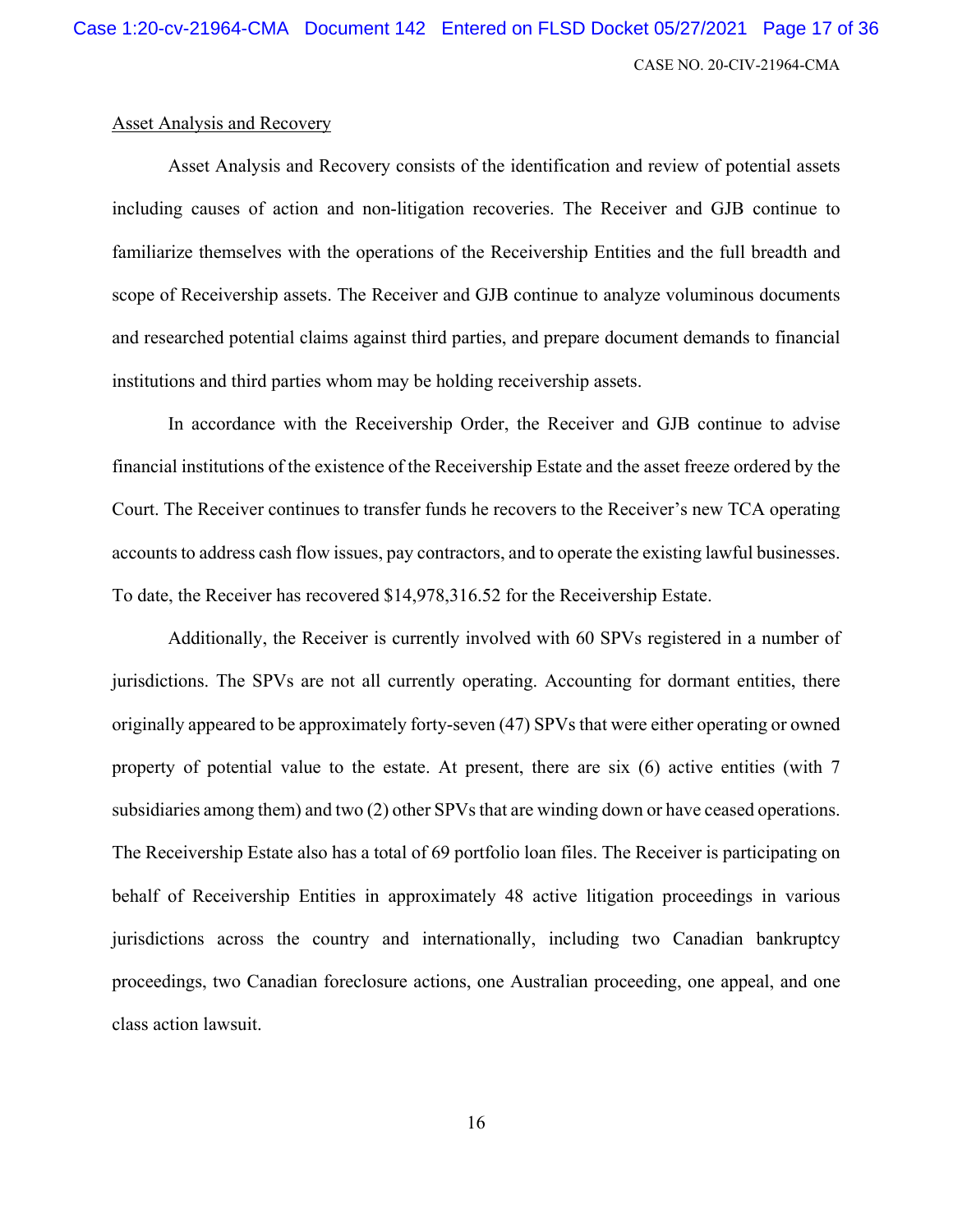### Asset Disposition

 Asset Disposition covers the issues related to the sale, lease, abandonment and related transactions regarding Receivership property. The Receiver and GJB drafted motions seeking court approval to sell various Receivership assets. The Receiver and GJB also negotiated various deals to sell Receivership assets, attended to issues that arose relating to those deals, as well as identified potential purchasers of Receivership assets. The Receiver and his professionals drafted purchase and sale agreements for Receivership assets. The Receiver and his professionals are actively working to liquidate the personal and real property of the Receivership Entities for the benefit of the Receivership Estate and the investors.

### Business Analysis/ Business Operations

Business Analysis/Business Operations covers the issues related to operation of the ongoing legitimate Receivership Entities' businesses. The Receiver retained DSI to manage the day-to-day operations of the SPVs and Receivership Entities. The Receiver and members of the GJB team confer with the DSI team regularly and review reports from the SPVs to assess these assets and formulate a plan to preserve and maximize their value to the Receivership Estate.

The Receiver and GJB professionals also worked on numerous operational issues with the Receivership Entities, including working with DSI on the management of the Receivership Entities, addressing employment issues relating to payroll, analyzing cash flow and related issues, appraising insurance policies, and reviewing and monitoring ongoing business practices at the SPV and the loan portfolio level.

### Case Administration

Case Administration includes coordination and compliance activities, preparation of reports, and responding to investor inquiries. During the Fourth Application Period, GJB spent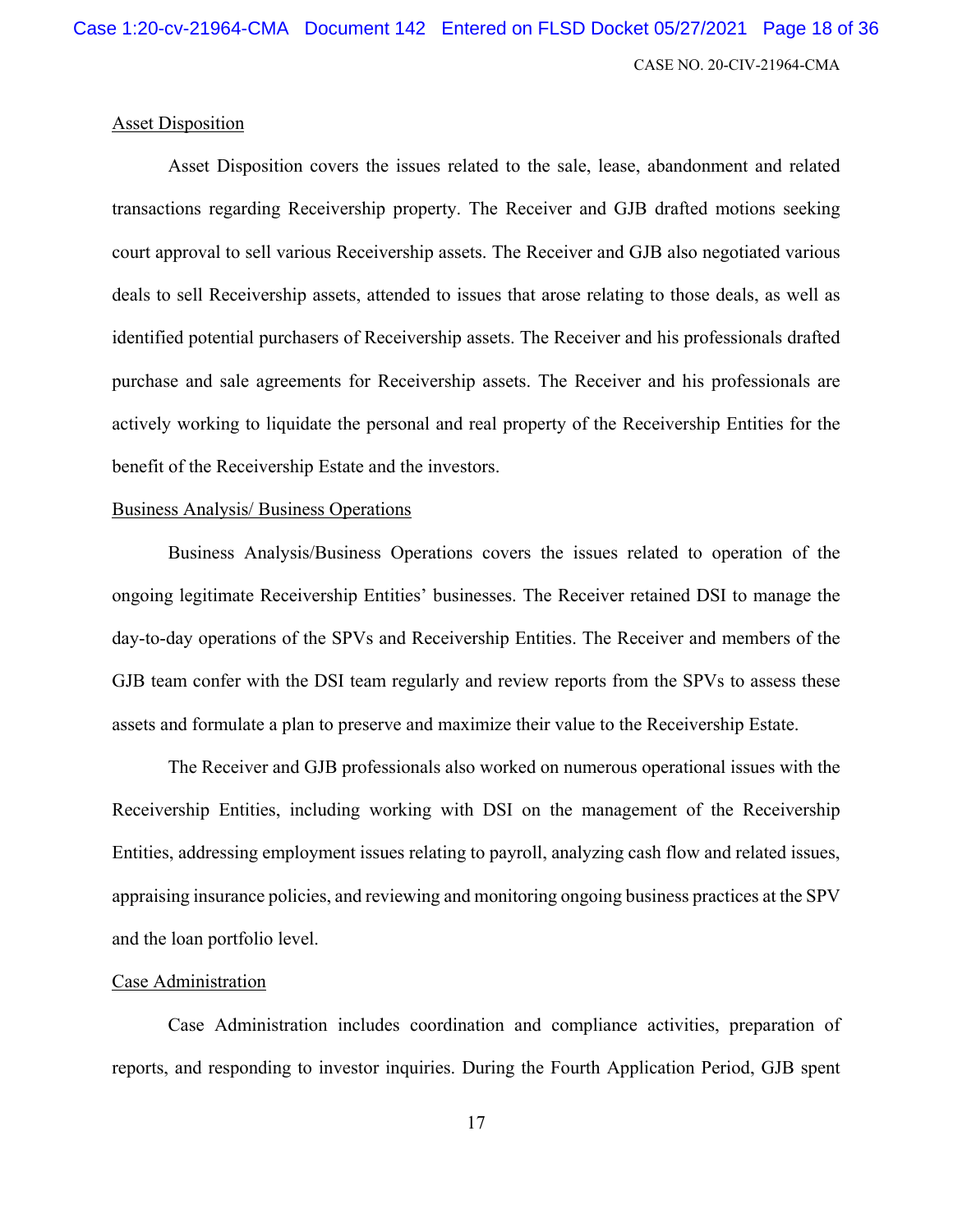# CASE NO. 20-CIV-21964-CMA Case 1:20-cv-21964-CMA Document 142 Entered on FLSD Docket 05/27/2021 Page 19 of 36

time drafting the Receiver's Third Quarterly Status Report detailing the work the Receiver and his Retained Professionals accomplished during the first reporting period. *See* [ECF No. 108].

Additionally, the Receiver and counsel continue to respond personally to extensive investor inquiries, through e-mail and telephone calls. The Receiver has established a toll-free investor hotline, an email address for general inquiries, and a website to provide up to date information for investors and interested parties. The Receiver has posted copies of court filings and other pertinent information on the website. The Receiver continually posts on his website. The Receiver also prepared and posted his Third Quarterly Status Report on the website. [ECF No. 108].

### Claims Administration and Objections

 Claims Administration and Objections includes expenses in formulating and gaining approval of and administering any claims procedure. During the Fourth Application Period, the Receiver and GJB obtained a further extension to file the Liquidation Plan due to the amount and varied nature of the Receivership assets. [ECF Nos. 106, 107]. The Liquidation Plan is due to be filed on or about June 15, 2021. [ECF No. 107]. On March 8, 2021, the Receiver filed a Motion to Compel Financial Institutions to Disclose the Investment Details of Beneficial Owners. [ECF No. 118]. The pre-receivership books and records allowed the receiver to identify approximately \$56 million transferred by putative record investors, redemption investors and/or subscribers to Feeder LP and \$665 million to Feeder LTD – the two principal vehicles created by the Receivership Entities to receive investments and/or subscriptions. The books and records, however, indicate that a significant number of transactions involving investors appear to have been made through intermediary financial institutions acting as nominees for beneficial owners of the actual investments. Apparently (and often), single nominees acted on account of more than one beneficial owner. The Receiver's professionals have identified 60 potential nominees that appear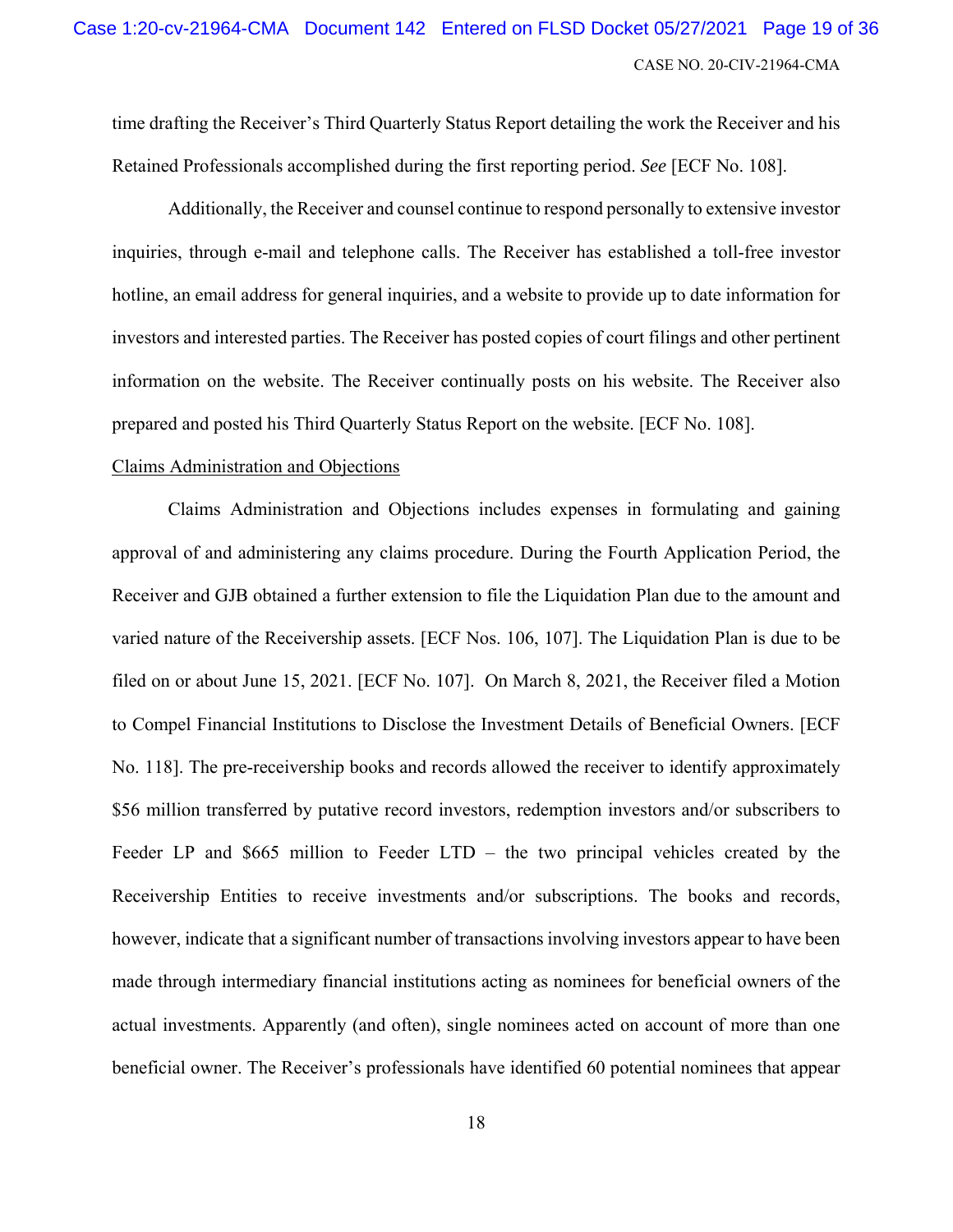# CASE NO. 20-CIV-21964-CMA Case 1:20-cv-21964-CMA Document 142 Entered on FLSD Docket 05/27/2021 Page 20 of 36

to have collectively invested over \$570 million and withdrawn over \$248 million from the Receivership Entities.

The information sought in the motion was specifically aimed at ascertaining the total number of actual investors and their actual investments and redemptions relating to the Feeder Funds which was not possible with the pre-receivership books and records. The Court granted the motion and ordered the financial institutions to "(i) disclose the identities of the beneficial owners1 of each investment and/or subscription they facilitated in TCA Global Credit Fund, LTD ("TCA LTD") and/or TCA Global Credit Fund, LP ("TCA LP") as of January 21, 2020; (ii) provide the Receiver with transaction history (inclusive of dates and amounts) sufficient to determine how much cash each beneficial owner transferred to and received from TCA LTD and/or TCA LP (or any other Receivership Entity); and (iii) provide the Receiver with the know your customer and anti-money laundering due diligence (documents and information) maintained for each beneficial owner in order to permit the Receiver to confirm that he may lawfully transfer funds to each beneficial owner." [ECF No. 119].

During the Fourth Application Period, the Receiver and GJB commenced a comprehensive data collection and analysis project from the information received from financial institutions, nominees, custodian account managers, financial advisors, and/or the beneficial owners directly disclosing the ultimate beneficial owners and their investment transaction history. Additionally, GJB spent significant time responding to inquiries from the beneficial owners.

### Employee Benefits/Pensions

Employee Benefits/Pensions covers issues such as severance, retention, 401K coverage, and continuance of pension plans. The Receiver directed GJB professionals who specialize in employee benefits to review issues related to employees' 401K plans and respond to employee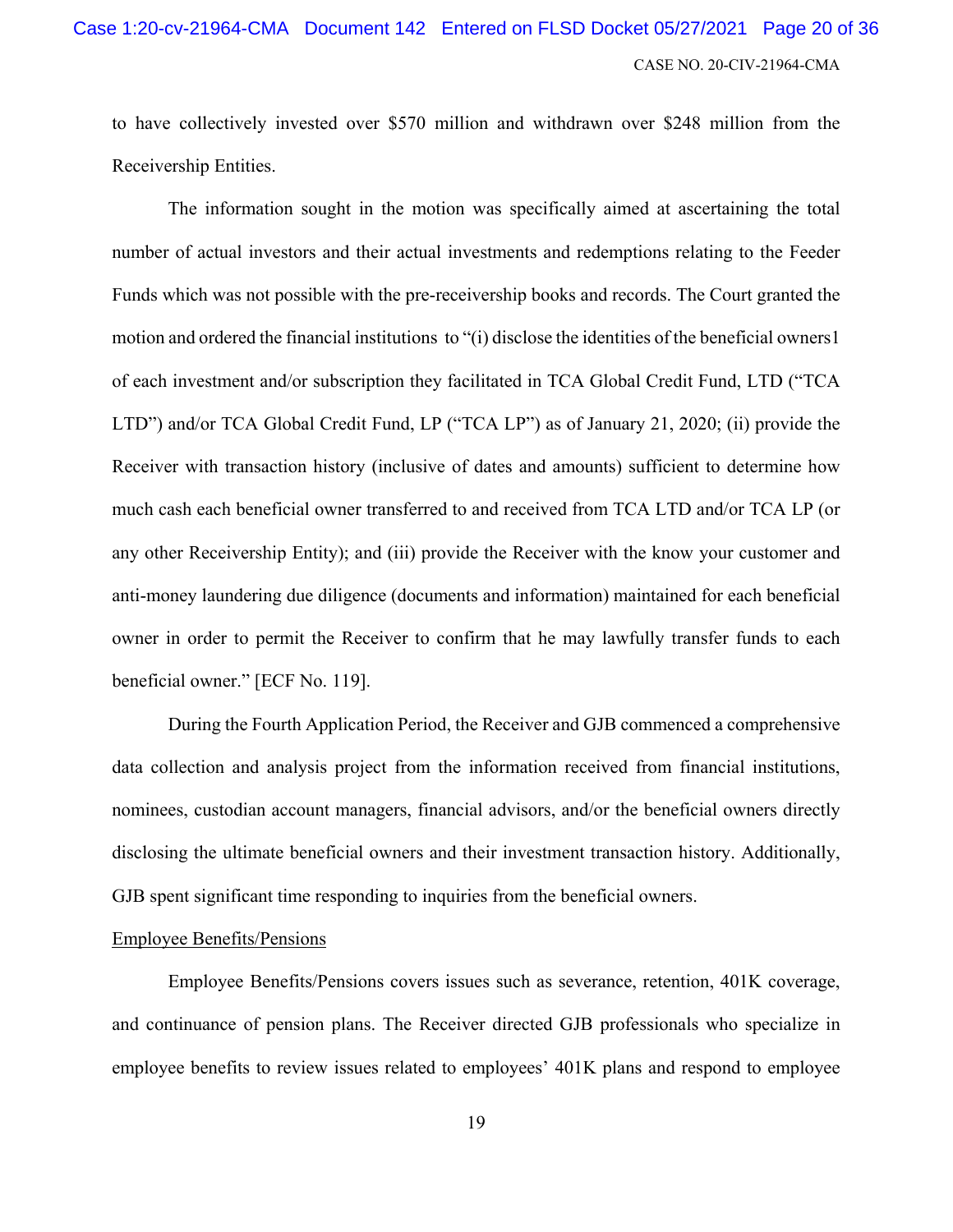# CASE NO. 20-CIV-21964-CMA Case 1:20-cv-21964-CMA Document 142 Entered on FLSD Docket 05/27/2021 Page 21 of 36

inquiries. GJB attorneys communicated with the 401K plan administrator for the Receivership Entities regarding termination of the 401K plan and follow-up regarding same. Additionally, the Receiver and GJB addressed issues surrounding employment benefits of the terminated employees, as well as related payroll matters. GJB attorneys' time spent on Employee Benefits/Pensions has significantly diminished during the Fourth Application Period, as the benefits plans have all been terminated and all assistance is now provided on an independent contractor basis, as necessary.

#### Tax Issues

 Tax issues includes the analysis of tax issues and preparation of state and federal tax returns, tax issues relating to SPVs, and communications with taxing authorities. The Receiver and GJB professionals attended to many tax-related issues with the assistance of their tax advisors at Rehmann led by tax accountant Mitchell Hall, including Receivership Entities' tax liabilities, handling of tax issues that arose pre-receivership, IRS issues relating to certain SPVs, advise on most tax efficient manner of handling SPV and other asset dispositions, assistance in negotiations for the sale of assets and execution of various IRS forms on behalf of the Receivership Entities. The Receivership Entities received an extension of time to file the final returns, and the investor K-1 schedules.

#### Banking

 Banking covers issues related to general banking matters, document requests to various financial institutions, as well as fund transfers to the Receivership Entities' bank accounts. The Receiver and GJB secured loan documents and continue to request all documents available regarding the Receivership Entities pre-Receivership bank accounts, bank activity, and banking practices. The Receiver and GJB requested documents from various financial institutions and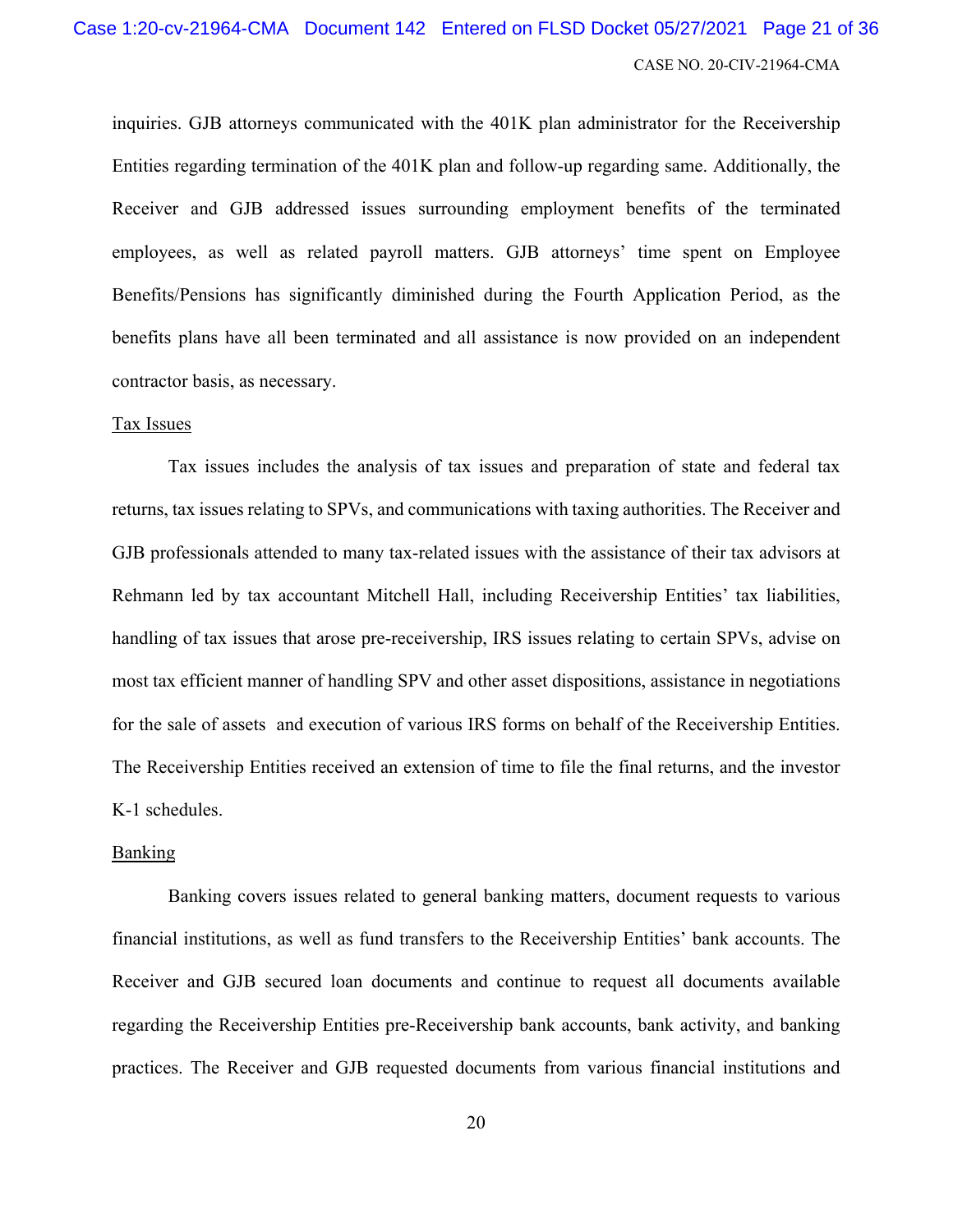# CASE NO. 20-CIV-21964-CMA Case 1:20-cv-21964-CMA Document 142 Entered on FLSD Docket 05/27/2021 Page 22 of 36

developed internal banking, check, and disbursement procedures to efficiently manage the Receivership Entities' bank accounts.

### Open Litigation Matters

 To the extent possible, the Receiver and GJB has divided its litigation efforts into specific matters for each pending active litigation. *See* Exhibit 5(a).

As of the date of filing this Fourth Application, the Receivership Entities are involved in approximately 48 active litigation or bankruptcy proceedings, including two Canadian bankruptcy proceedings, two additional Canadian foreclosure actions, one appeal, one Australian litigation proceeding, and a class action lawsuit. Additionally, of the 48 active cases, 19 are currently pending in Broward County, Florida, and those actions include over 46 gigabytes of materials (which amounts to over 22,000 documents).

 The Receiver and the GJB attorneys have been actively litigating the 48 proceedings on behalf of the Receivership Entities in order to maximize recoveries to the Receivership Estate. The Receiver and his professionals participate extensively in litigation decisions, meetings and conferences regarding strategy and case administration, as well as case management decisions. Moreover, joint liquidation proceedings are taking place in the Cayman Islands and a Chapter 15 bankruptcy proceeding has been filed by the JOLs in the United States Bankruptcy Court for the Southern District of Florida In order to clearly identify the time spent on Cayman Island proceedings, as well as the Chapter 15 bankruptcy proceedings, the Receiver and GJB created a specific sub-matter for the Cayman Island and Chapter 15 bankruptcy proceedings, as described below.

### General Litigation

General litigation covers all matters directly relating to the pending SEC litigation,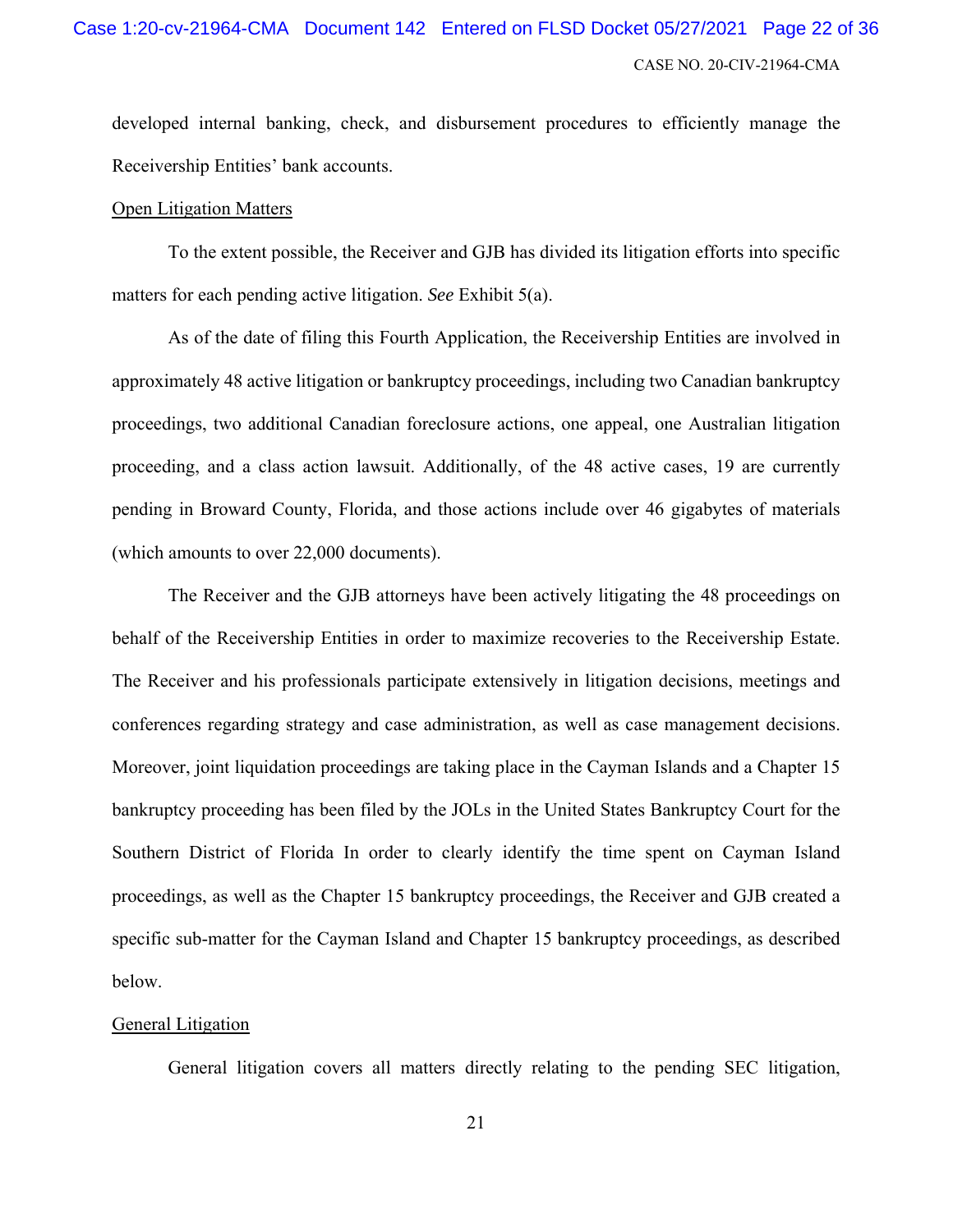# CASE NO. 20-CIV-21964-CMA Case 1:20-cv-21964-CMA Document 142 Entered on FLSD Docket 05/27/2021 Page 23 of 36

including preparation, review, and modification of pleadings; drafting motions to approve retained professionals; and interviews and review of documents relating to the relevant whistleblower action. Additionally, the Receiver and GJB monitored all of the filing in this case and participated in matters which relate to the operation of the Receivership Entities.

### Cayman Islands Litigation

On May 13, 2020, the Grand Court of the Cayman Islands appointed Joint Official Liquidators ("JOLs") over Feeder Fund, Ltd. a Receivership Entity, after the Complaint was filed and after the Receivership Order was entered on May 11, 2020. On April 1, 2020, a Feeder Fund Ltd. purported creditor, Banque Pictet & Cie, S.A., a Swiss entity purportedly on behalf of a holding company incorporated in the Isle of Man, filed a petition for liquidation ("Banque Petition") before the Grand Court of the Cayman Islands.

Under the terms of the Winding Up Order, the JOLs are given a range of powers. Significantly, Paragraph 9 of the Winding Up Order states that "*[t]he Liquidators shall have the authority and are directed to take all reasonable steps to take control of the Company's subsidiary, TCA Global Lending Corp., including by exercising voting or other rights attached to the shares in that subsidiary*." (emphasis added). Under paragraph 6(d) of the Winding Up Order, the JOLs are given power to obtain recognition of the JOLs and/or their appointment in any other relevant jurisdictions.

As explained in the Receiver's Fee Applications and the Receiver's Quarterly Status Report, the appointment of the JOLs created several unique circumstances, and comity of laws issues, which required the Receiver to retain counsel in the Cayman Islands. *See* [ECF Nos. 48, 55, 70, 73, 108, 141]. The Receiver and GJB continued to diligently research and understand issues with regard to these joint liquidation proceedings, including purported attempts by the JOLs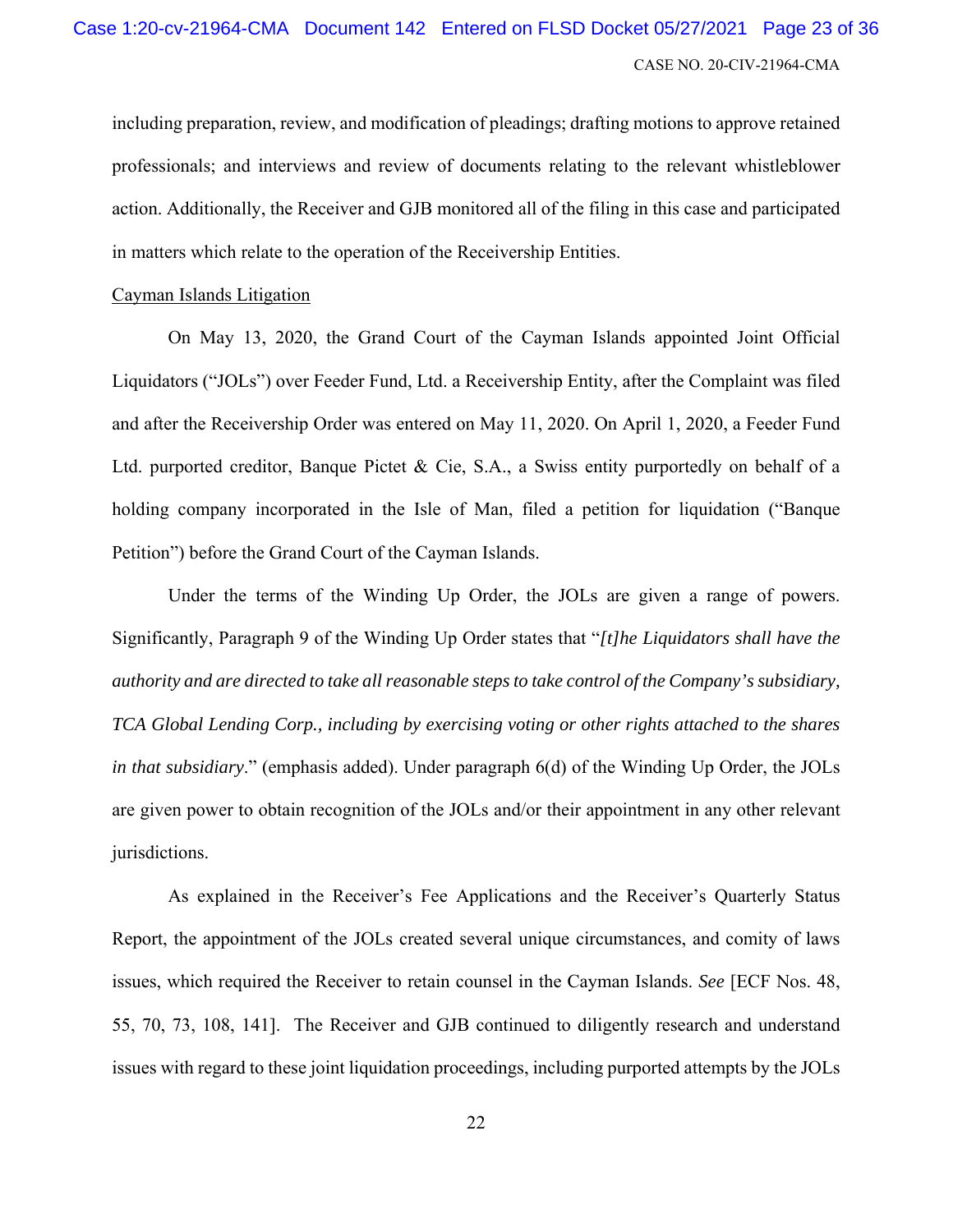# CASE NO. 20-CIV-21964-CMA Case 1:20-cv-21964-CMA Document 142 Entered on FLSD Docket 05/27/2021 Page 24 of 36

to assert control over the assets of Receivership Entities located in the U.S. through Chapter 15 proceedings and seek concurrent control over Receivership assets located in the United States and foreign jurisdictions.

During the Fourth Application Period, the Receiver and his professionals reviewed correspondence and information from Collas Crill regarding ongoing regulatory matters, obligations, and filings under Cayman Islands' law affecting the Receivership Entities in the Cayman Islands. The Receiver coordinated with the Collas Crill to ensure Receivership Entities' compliance with the registered office and general entity registration matters of the Cayman Islands. The Receiver and his professionals also analyzed issues arising in connection with the position of subscribers to Feeder Fund, Ltd., who did not receive shares following the payment of subscription monies (the "Unpaid Subscribers"). The Receiver, with Collas Crill, communicated with the Unpaid Subscribers, and their counsel, regarding the status of the Receiver's forensic investigation. The Receiver and his professionals also sought documents from Grant Thornton and BDO (the former auditors of Feeder Fund, LP and Master Fund), including audit and working papers, and corresponded with legal counsel for Grant Thornton and BDO regarding same.

### Chapter 15

On February 16, 2021, a little less than a year after the Court appointed the Receiver, the JOLs for Feeder Fund Ltd., filed a *Verified Petition for Recognition of Foreign Proceeding and Motion for Order Granting Related Relief Pursuant to 11 U.S.C.A. §§ 1515, 1517, and 1520* ("Chapter 15 Petition" or "Chapter 15 Action") for recognition of the Cayman liquidation of Feeder Fund Ltd. in the United States Bankruptcy Court of the Southern District of Florida ("Bankruptcy Court").

Since the filing of the Chapter 15 Petition, counsel for the Receiver has engaged in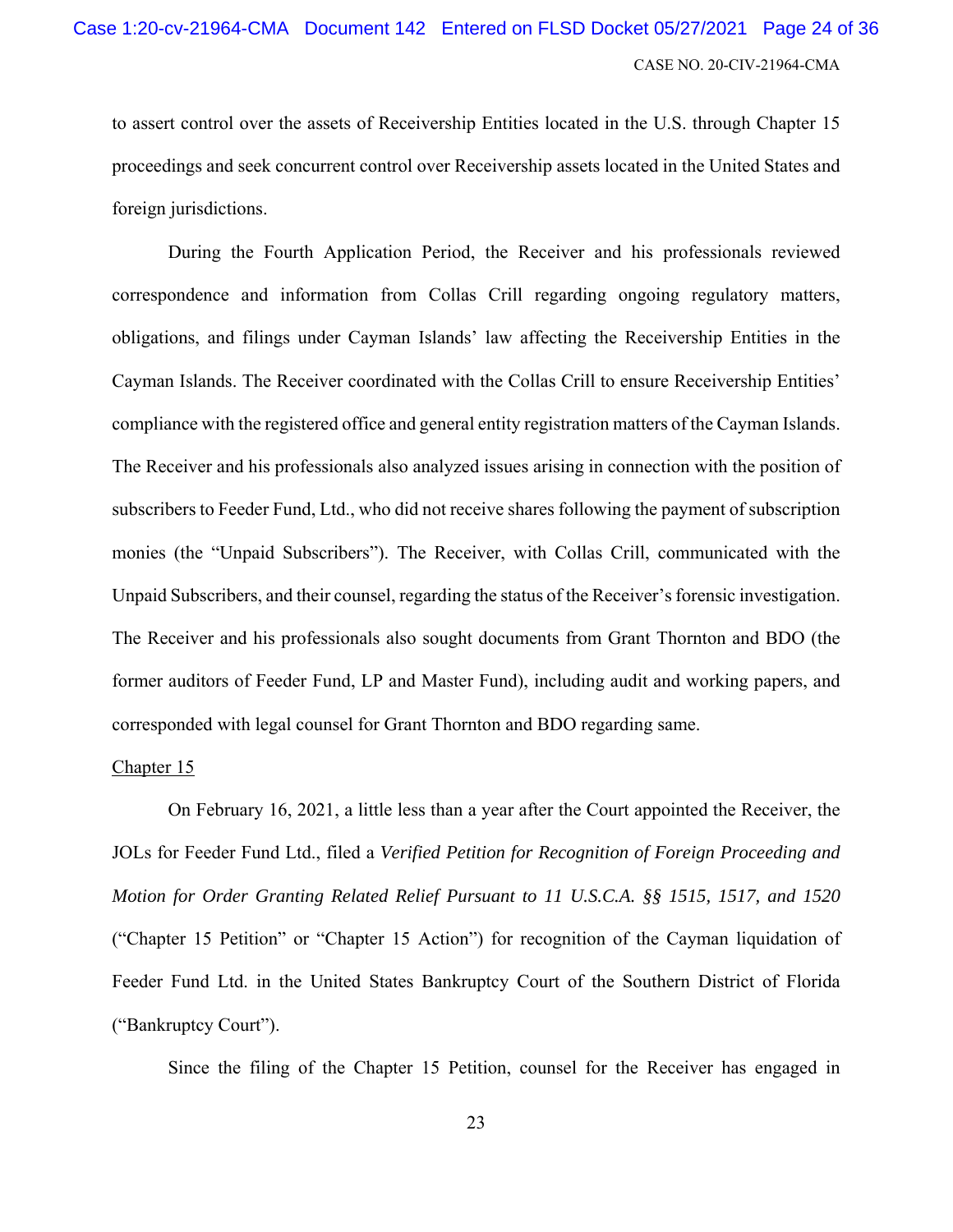# Case 1:20-cv-21964-CMA Document 142 Entered on FLSD Docket 05/27/2021 Page 25 of 36

CASE NO. 20-CIV-21964-CMA

discussions with counsel for the JOLs over the agreed manner in which to administer Feeder Fund Ltd. in the Receivership Action and the resolution of Chapter 15 Petition as it relates to the Receivership. The parties continue to negotiate various avenues to resolve the overlapping issues of the two proceedings to provide for the efficient and consistent resolution of such issues to conserve judicial resources and avoid waste to the Receivership Estate.

During the Fourth Application Period, the Receiver and GJB spent significant time resolving the issues raised by the Chapter 15 Petition including:

1) Conducting extensive legal research and analysis relating to: (a) the implications and nuances of the recognition of a foreign insolvency proceeding under Chapter 15 of the Bankruptcy Code and the impact on the Receivership Estate; (b) issues of concurrent and competing fiduciaries; (c) issues concerning the effects of stay orders in receivership actions and their extra-territorial application; and (d) procedural and legal mechanisms to resolve the dispute with the JOLs or to use to protect the Receivership Estate in the event that the JOLs obtain Chapter 15 recognition;

2) Prepare opposition pleadings to the Chapter 15 Petition filed by the JOLs in case the parties were unable to come to an agreed resolution;

3) preparing multiple proposed fillings for use by the Receiver if the parties were unable to reach a resolution or for use by the parties to jointly file to facilitate their agreement resolving the issues concerning Feeder Fund Ltd.;

4) Engaging in comprehensive and numerous discussions with counsel for the JOLs for the purposes of (a) negotiating the agreed resolution between the Receivership Action and the Chapter 15 Action, and (b) outlining the scope of the JOLs' participation in the Receivership Action;

5) Collaborating with counsel for the JOLs in the preparation and elaboration of an agreement between the parties for the resolution of their dispute concerning Feeder Fund Ltd.;

6) Appearing before the Bankruptcy Court for the limited purposes of informing that Court of the ongoing efforts of the parties to resolve their disputes;

7) Conferring multiple times with Cayman Island counsel concerning: (a) the actions of the JOLs in the Cayman Islands with respect to Feeder Fund Ltd.; (b) the implications of the appointment of the JOLs over Feeder Fund Ltd. with respect to any future distribution plan in the Receivership Action; and (c) the administrative and statutorily-imposed functions of the JOLs in the Cayman Islands concerning Feeder Fund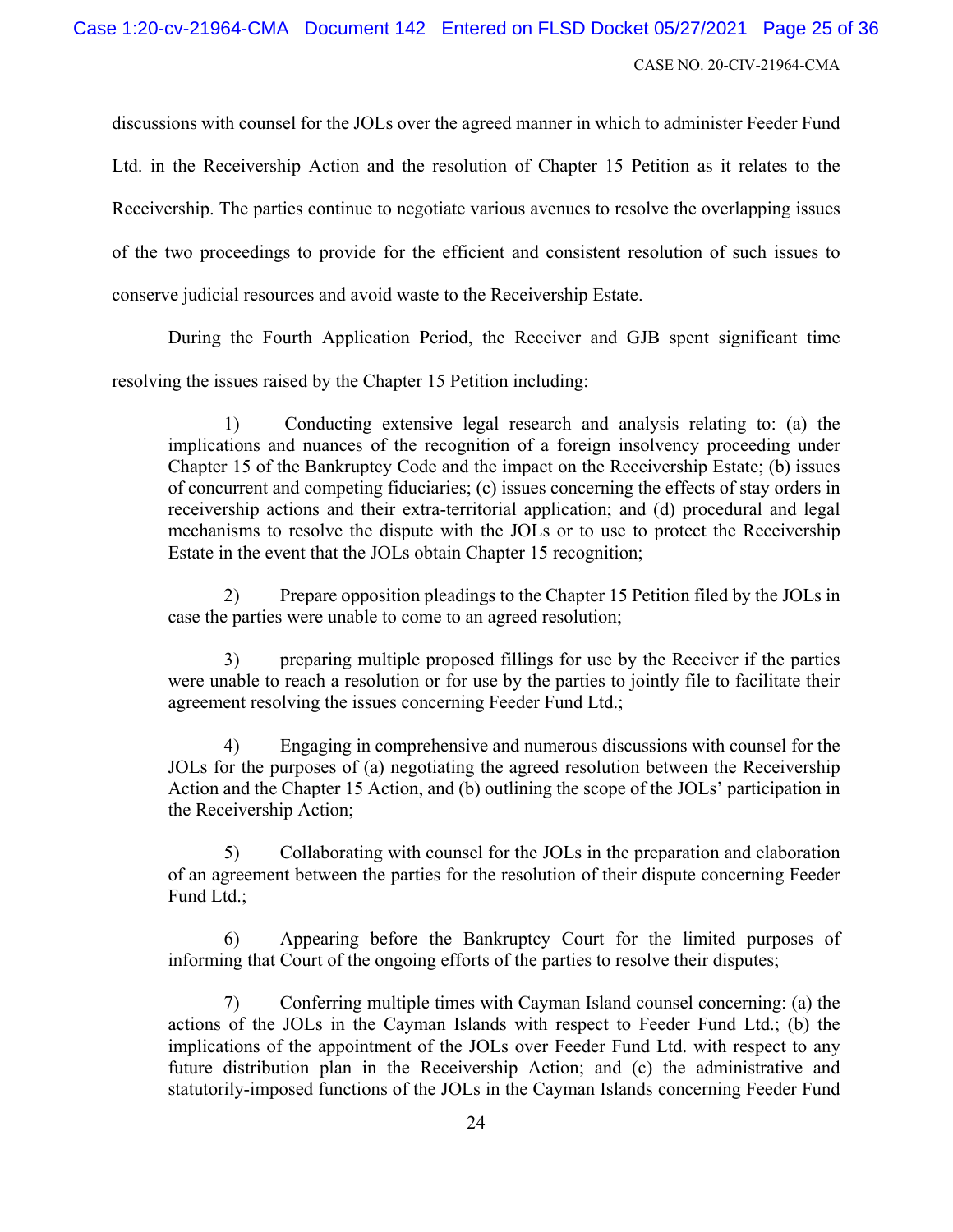Ltd.; and

8) Analyzing issues arising in connection with the position of subscribers of Feeder Fund Ltd. as implicated by the Chapter 15 Petition.

### **B. Collas Crill**

Collas Crill has separated its time into the activity category provided below due to the highly specialized work Collas Crill undertakes for the Receiver. A narrative summary of this activity is provided below:

### Cayman Islands – General Litigation

Collas Crill continues to advise the Receiver on legal matters regarding the action of the JOLs, and the pending proceedings over Feeder Ltd., in that jurisdiction arising out of the JOLs appointment and the Banque Pictet application.

During the Fourth Application Period, Collas Crill advised the Receiver regarding ongoing regulatory filings, matters, and obligations affecting the Receivership Entities in the Cayman Islands. Collas Crill communicated with the Cayman Islands Monetary Authority ("CIMA") in connection with the Receiver's investigation into the status of the Unpaid Subscribers. Collas Crill also advised and assisted the Receiver regarding the disclosure of Grant Thornton and BDO's (the former auditors of TCA Global Credit Fund, LP and TCA Global Credit Master Fund, LP) audit and working papers, and corresponded with legal counsel for Grant Thornton and BDO regarding same. Collas Crill also assisted the Receiver in assessing the ability to assign and pursue claims through various SPVs. Collas Crill also provided the Receiver with special considerations and legal advice with respect to the Chapter 15 Petition.

Collas Crill analyzed issues regarding the payment of dividends and distributions by Receivership Entities registered and incorporated in England and Wales. Additionally, as explained above and in the Receiver's Quarterly Status Reports, the appointment of the JOLs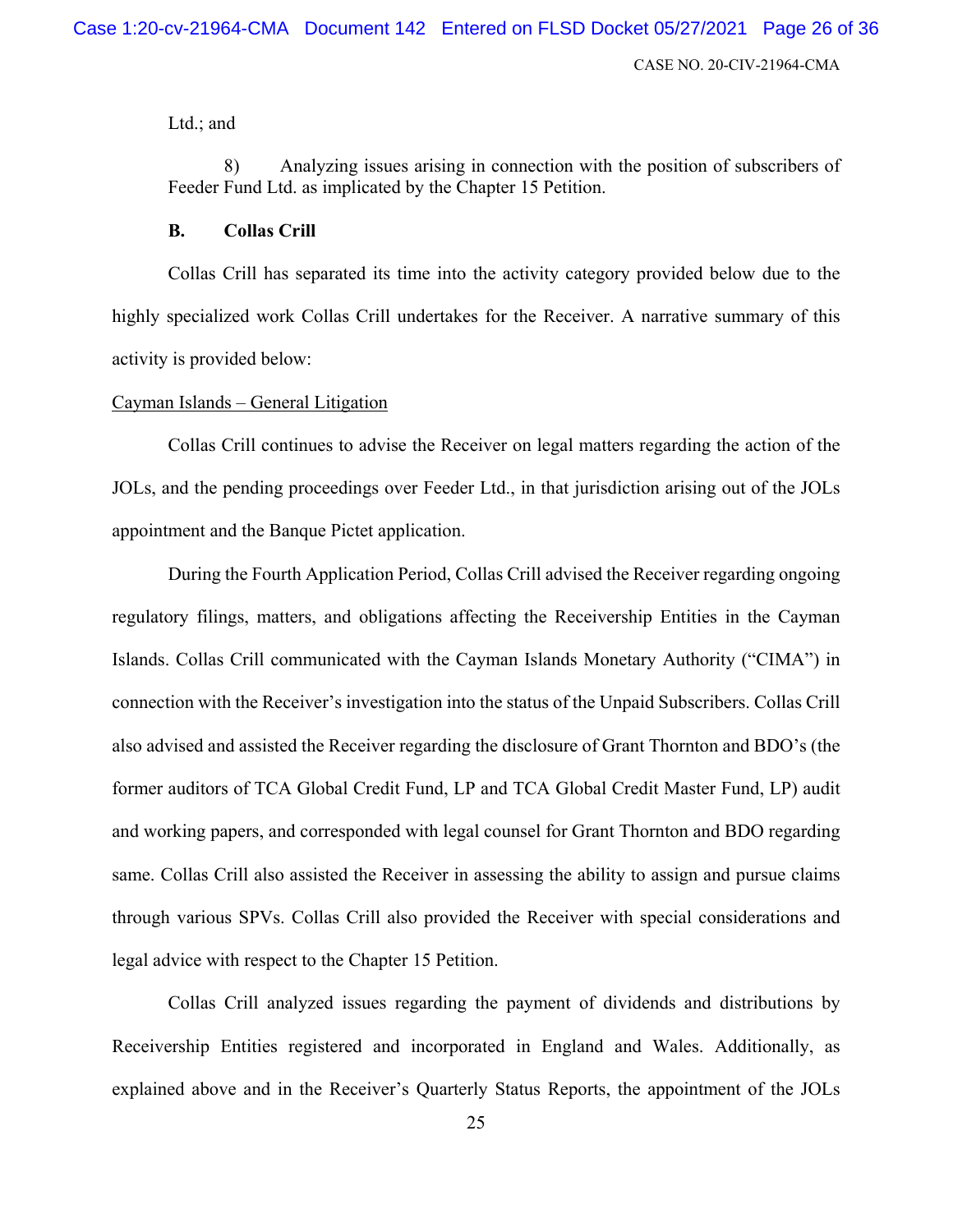# CASE NO. 20-CIV-21964-CMA Case 1:20-cv-21964-CMA Document 142 Entered on FLSD Docket 05/27/2021 Page 27 of 36

created several unique circumstances and comity of laws issues. Collas Crill remains a point of contact for the JOLs, when communication is necessary.

### **C. Yip Associates**

Yip Associates has separated its time into the activity category provided in the Billing Instructions. A narrative summary of this activity category is provided below:

#### Forensic Accounting

Forensic Accounting comprises restructuring books and records from past transactions, bringing accounting current, and tracing and sourcing assets. Yip Associates analyzed asset flows and cash transactions; reviewed bank statements, corporate documents, tax records for the Receivership Entities, and audit files; and prepared summaries for entities related to the Receivership Entities, as well as a flow of funds analysis for the Receivership Entities' bank account. Ms. Yip and her professionals analyzed hundreds of bank records in order to trace any disbursement of funds to third parties, as well as prepared an analysis regarding the Unpaid Subscribers. Ms. Yip and her professionals also prepared a vast database of records.

Ms. Yip and her professionals are also providing significant analyses regarding subscriber information to assist the Receiver and GJB in the development of the Liquidation Plan.

### **D. Development Specialists, Inc.**

DSI has separated its time into the activity categories provided in the Billing Instructions. Narrative summaries of these activity categories are provided below:

#### Asset Analysis and Recovery

Asset Analysis and Recovery consists of the identification and review of potential assets including potential causes of action and non-litigation recoveries. DSI reviewed loan portfolios and engaged in extensive communications with TCA contractors and borrowers to continue to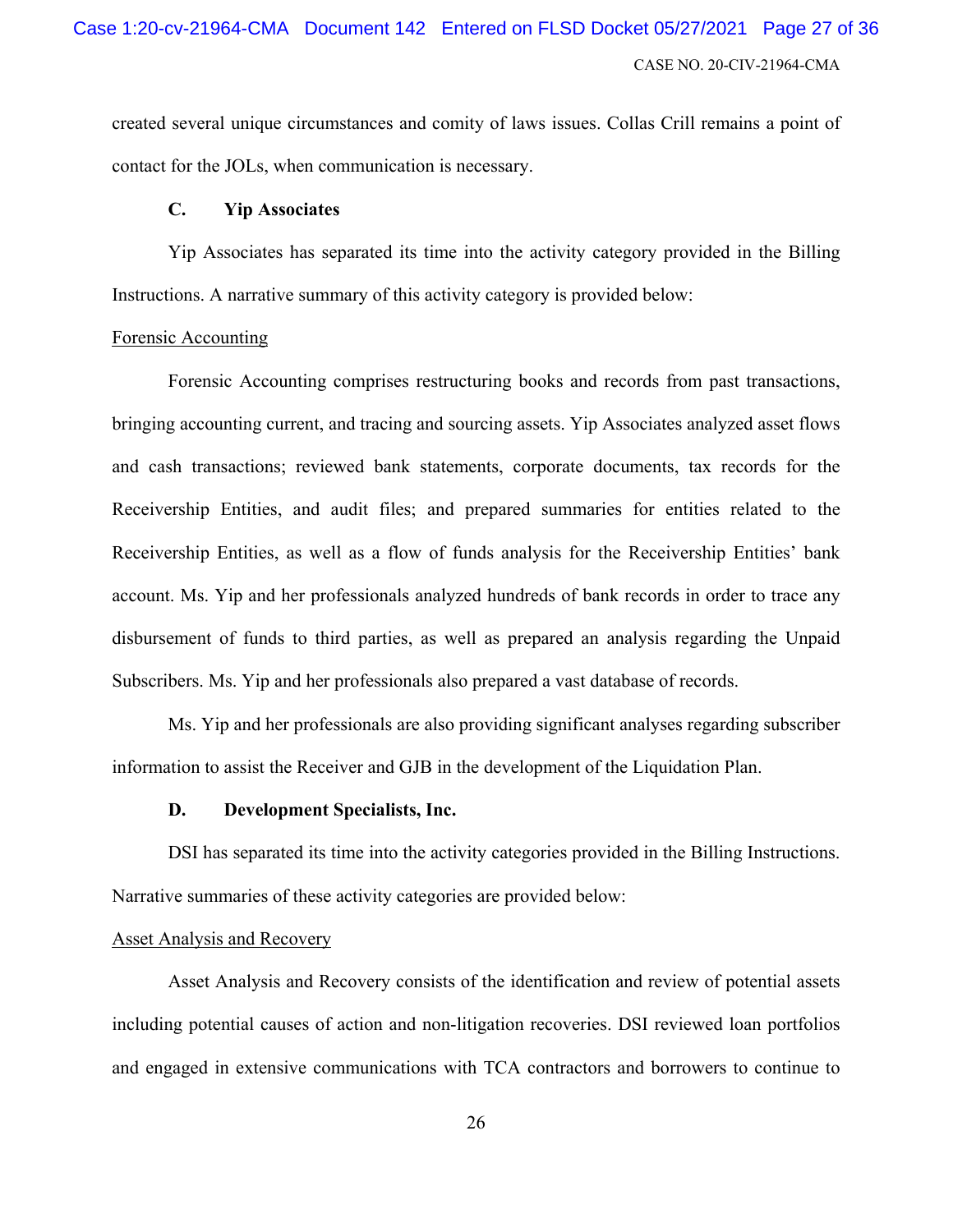# CASE NO. 20-CIV-21964-CMA Case 1:20-cv-21964-CMA Document 142 Entered on FLSD Docket 05/27/2021 Page 28 of 36

assess the value of the portfolio assets. DSI spent significant amount of time overseeing and analyzing the SPVs in order to maximize the value of these assets. Additionally, DSI oversaw the sale of TCA Media Services, LLC and the marketing and sales process of TCA Microgrid Energy, LLC. Additionally, DSI, with the Receiver and GJB, continued to analyze the value of the various SPVs and loan portfolios to determine which assets could be immediately sold in order to generate revenue for the Receivership Estate. Mr. Luzinski and his professionals also conferred with potential purchasers of the Receivership assets, including the SPVs.

#### Business Analysis

 Business Analysis covers preparation and review of company business plans, development and review of ongoing business strategies, and preparation and review of cash flow forecasts and feasibility studies. In addition to the day-to-day operational role of DSI, Mr. Luzinski and his team prepared cash flow forecasts for the Receivership Entities, engaged in weekly meetings to assess the current business overview, project pipeline, and cash flow situation for the SPVs and portfolio assets, and reviewed cash flow statements, bank records, financial statements, and other documents to assess and analyze the data related to the SPV and loan portfolio.

 Additionally, Mr. Luzinski and his team prepared cash flow forecast drivers, inputs, fees, and costs, reviewed and prepared schedules regarding lease information of the Receivership Entities, attended to various issues arising from the employed contractors, including proposed transition plans, and managed insurance coverage issues for the Receivership Estate.

### Monthly Bktcy/Semi-Annual Rpts

Monthly Bktcy/Semi-Annual Rpts covers the work DSI did with regard to case management, as well as review of accounting software templates, QuickBooks review, and evaluation of existing cash reporting and accounting functions. Mr. Luzinski and his team also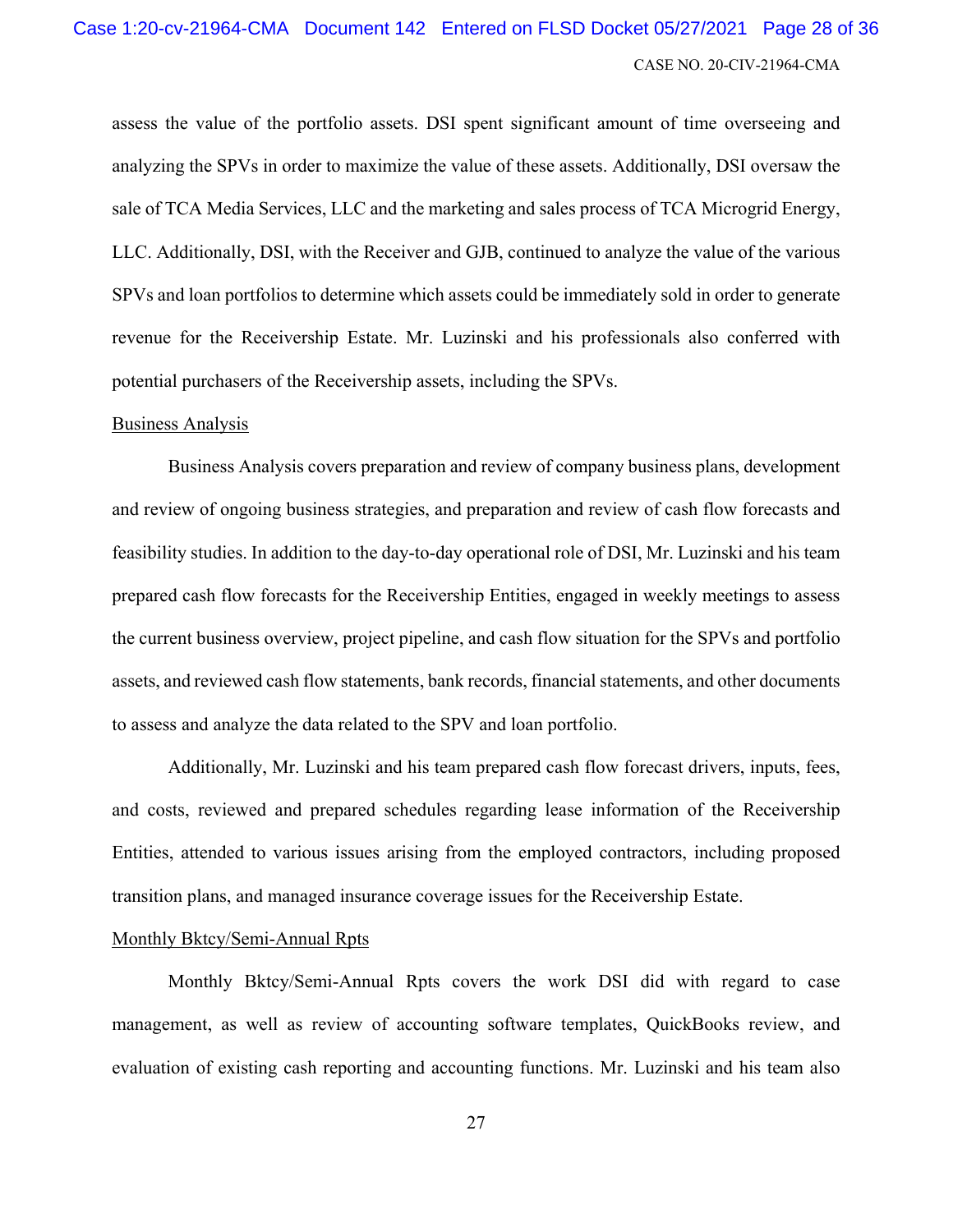assisted the Receiver and GJB drafting the Third Quarterly Status Report, specifically with regard to the sections addressing the SPVs and loan portfolio. *See* [ECF No. 108].

### Managing Business Operations

Business Operations cover the issues related to operation of the Receivership Entities' operating businesses. DSI oversees the seven contractors employed by the Receivership Entities, and makes recommendations to the Receiver for the ongoing the day-to-day operations of the Receivership Entities' businesses including cash flow preparation, fund management strategy for loan payments and processing, payroll processing, cash disbursement requests, and Receivership Estate operational needs. Mr. Luzinski and his professionals currently manage the SPVs, registered in a number of jurisdictions, and the Receivership Estate's loan portfolio files.

#### Employee Benefits/Pensions/Insurance

Employee Benefits/Pensions covers issues such as severance, retention, 401K coverage and continuance of pension plans. Mr. Luzinski and his professionals handled matters relating to the status of the 401(k) termination plan, and addressed issues surrounding employment benefits of the terminated employees, as well as related payroll matters

### Litigation Support

 DSI and its professionals worked with the Receiver and the employed independent contractors to prepare responses to valid subpoenas and document requests with respect to outside litigation and litigation-related requests.

### **E. Rehmann**

Rehmann has separated their time into the activity categories provided in the Billing Instructions. Narrative summaries of these activity categories are provided below:

#### Tax Issues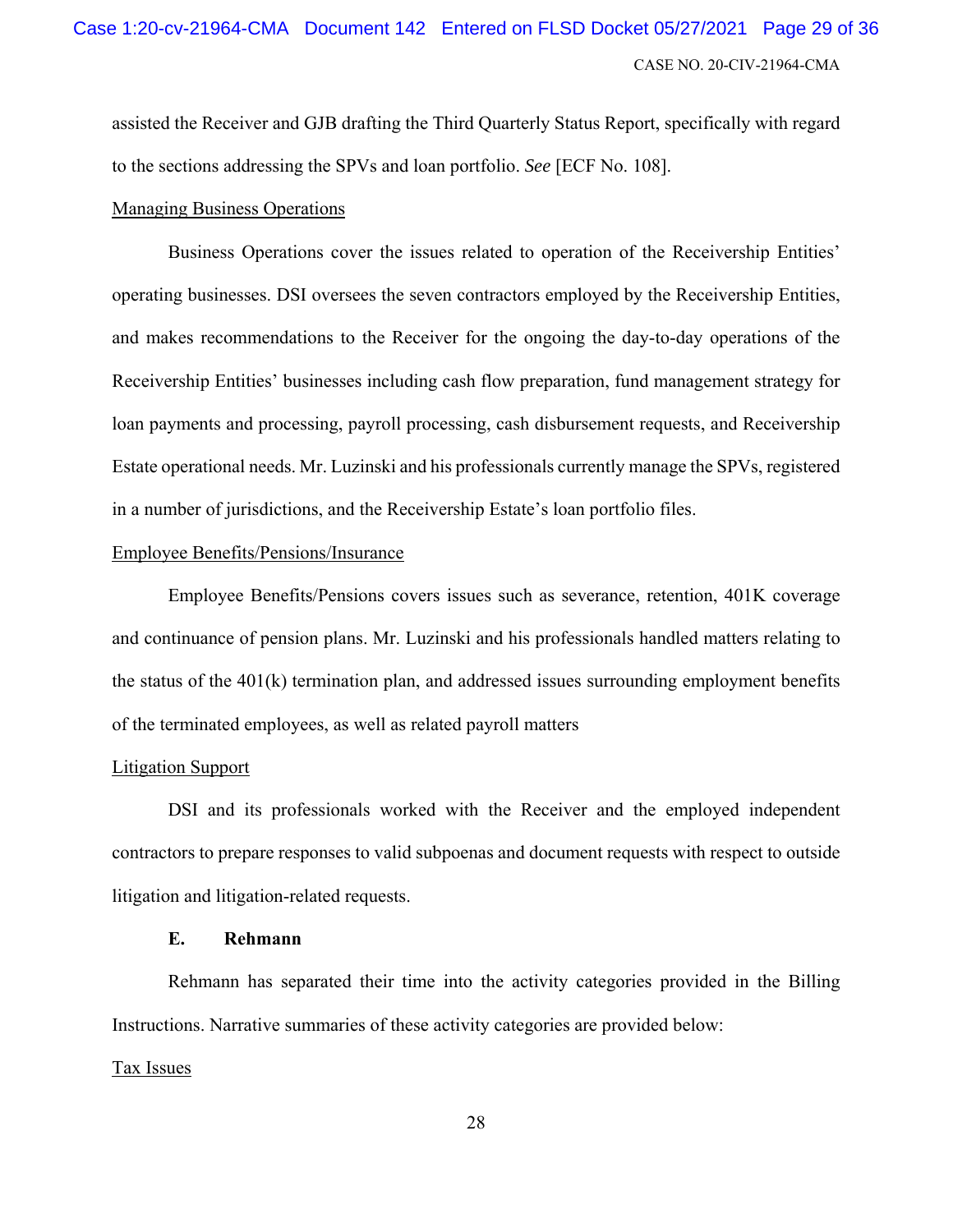# CASE NO. 20-CIV-21964-CMA Case 1:20-cv-21964-CMA Document 142 Entered on FLSD Docket 05/27/2021 Page 30 of 36

 Tax issues includes analysis of tax issues and preparation of tax returns for the Receivership Entities. Mr. Hall and his professionals reviewed previous years' tax returns and confirmed the timing and requirements for filings for the Receivership Entities. Mr. Hall and his professionals gathered information needed to prepare tax forms, prepared tax forms, reviewed outstanding tax issues, and coordinated tax compliance matters. Mr. Hall and his team also prepared the amended 2019 tax returns for the Receivership Entities. Additionally, Rehmann reviewed audit reports, prepared and edited balance sheets, reviewed and prepared work papers for filing requirements for foreign investors, as well as communicated with the Internal Revenue Service regarding outstanding tax matters related to the Receivership Entities. Mr. Hall and his professionals also assisted the Receiver regarding tax issues relating to certain SPVs

### **F. E-Hounds, Inc.**

E-Hounds. Inc. has separated its time into the activity category provided below due to the highly specialized work E-Hounds, Inc. undertakes for the Receiver. A narrative summary of this activity is provided below:

### Litigation Support

E-Hounds, Inc. and its professionals provided data intake services for the Receiver including: photographing and documenting computers, laptops, phones, etc. in order to document and access key components; forensic imaging of digital media; and ongoing storage and maintenance of electronic devices and associated forensic images. During this Fourth Application Period, E-Hounds, Inc. continues to maintain an "in-house" review platform, which allows the Receiver to access and review specific data sets through an encrypted website interface. E-Hounds, Inc. also maintains the hundreds of thousands of gigabytes of data held by the Receiver and the Receivership Entities.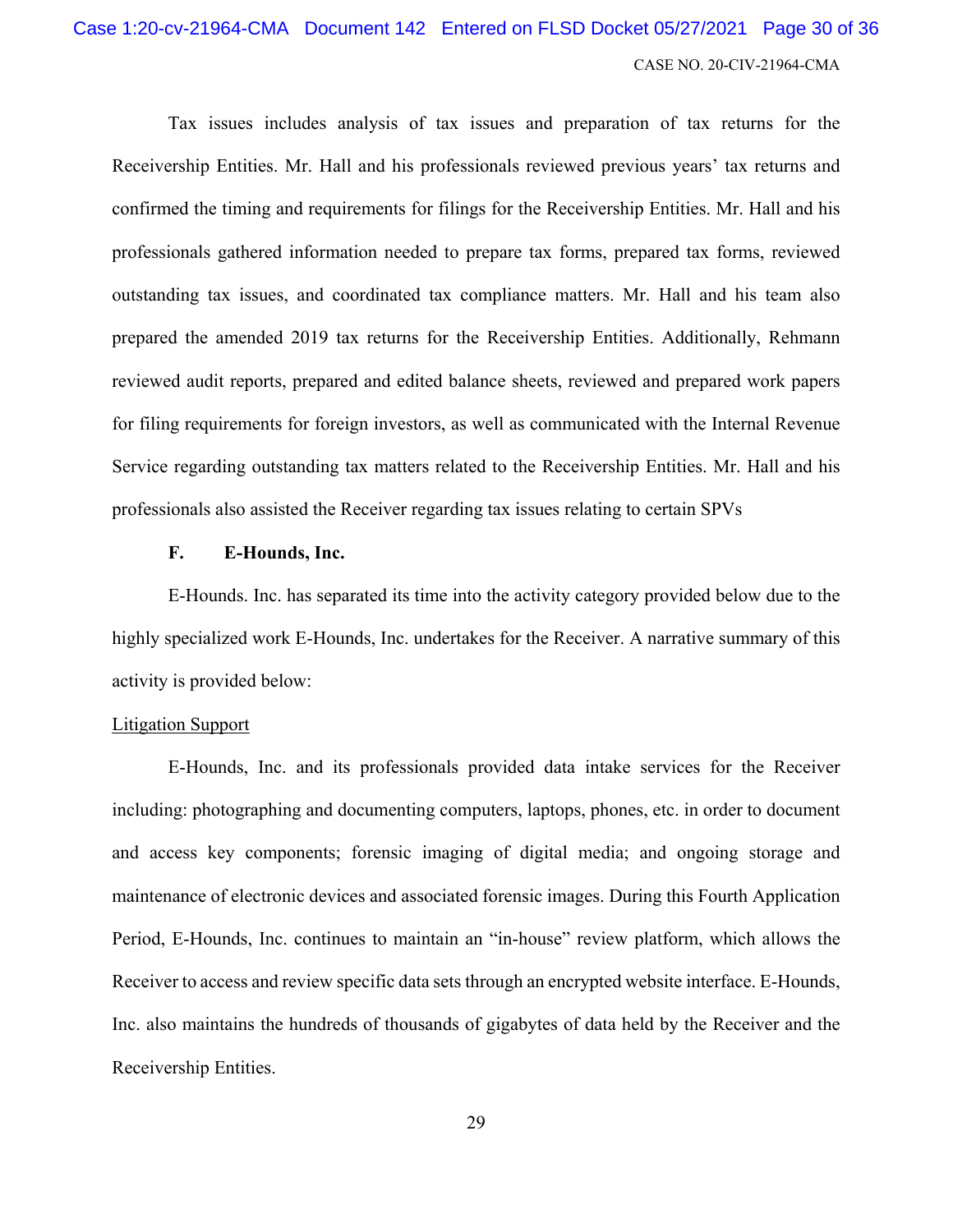## **G. Other Retained Attorneys**

 $\overline{a}$ 

For an in depth analysis into the specific work these professionals have been doing to advance the position and rights of the Receivership Entities in the various litigation matters, *see* the Receiver's Fourth Quarterly Status Report [ECF No. 141 at pp. 51-76].

### **VI. MEMORANDUM OF LAW**

The Receiver and his professionals are entitled to reasonable compensation and expenses, pursuant to the Receivership Order. Receivership courts have traditionally determined reasonableness by utilizing the familiar lodestar approach, calculating a reasonable hourly rate in the relevant market and the reasonable number of hours expended. *See, e.g., S.E.C. v. Aquacell Batteries, Inc.*, No. 6:07-cv-608-Orl-22DAB, 2008 WL 276026, \*3 (M.D. Fla. Jan 31, 2008); *see*  also Norman v. Hous. Auth., 836 F.2d 1292, 1299-1302 (11th Cir. 1988).<sup>8</sup> The hourly rates billed by the Receiver and his professionals are reasonable for professionals practicing in the Southern District of Florida. The Receiver has reduced his standard rate by \$200.00 per hour and the rates of the GJB professionals by \$405.00 to \$20.00 (depending on the individual's standard rate). All Retained Professionals have also significantly reduced their rates. These reductions have resulted in a substantial savings to the Receivership Estate.

"In general, a reasonable fee is based on all circumstances surrounding the receivership." *SEC v. W. L. Moody & Co., Bankers*, 374 F. Supp. 465, 480 (S.D. Tex. 1974), *aff'd*, 519 F.2d 1087 (5th Cir. 1975) ("[T]he court may consider all of the factors involved in a particular receivership in determining an appropriate fee."); *Gaskill v. Gordon*, 27 F.3d 248, 253 (7th Cir. 1994). "In

<sup>8</sup> The law in this circuit for assessing the reasonableness of fees is set out in *Norman v. Hous., Auth. of Montgomery*, 836 F.2d 1292 (11th Cir. 1988). According to *Norman*, the starting point in determining an objective estimate of the value of professional services is to calculate the "lodestar" amount, by multiplying a reasonable hourly rate by the number of hours reasonably expended. *Id*. at 1299 (citing *Hensley v. Eckerhart*, 461 U.S. 424, 433, 103 S.Ct. 1933, 76 L.Ed.2d 40 (1983)).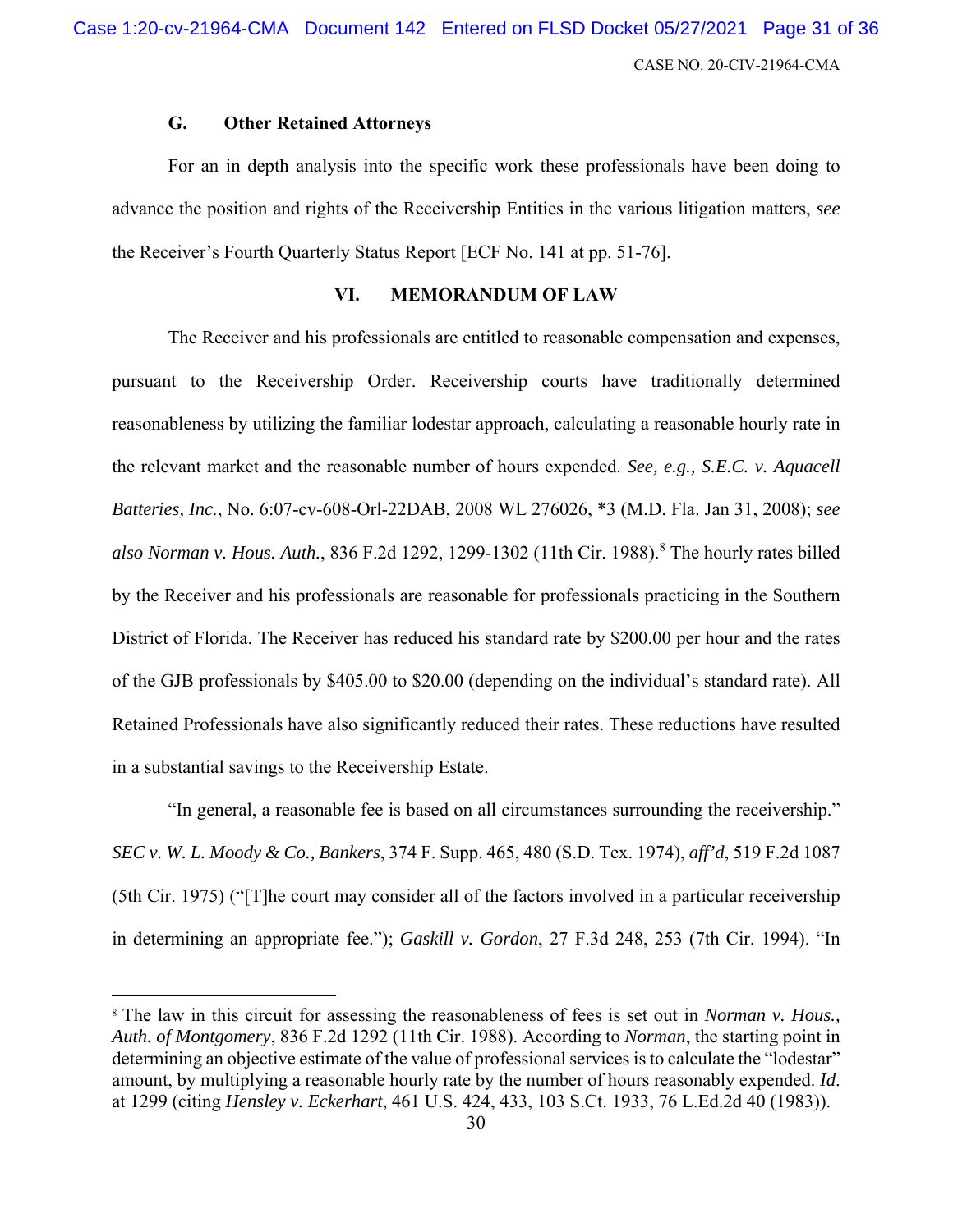# Case 1:20-cv-21964-CMA Document 142 Entered on FLSD Docket 05/27/2021 Page 32 of 36

CASE NO. 20-CIV-21964-CMA

determining the amount of their compensation, due consideration should be given to the amount realized, as well as the labor and skill needed or expended, and other circumstances having a bearing on the question of the value of the services." *Sec. & Exch. Comm'n v. Striker Petroleum, LLC* (N.D. Tex., 2012) (citing *City of New Orleans v. Malone*, 12 F.2d 17, 19 (5th Cir. 1926)). Part of "determining the nature and extent of the services rendered," however, includes an analysis as to the reasonableness of the services rendered, bearing in mind the nature of a receivership. As the Supreme Court has noted:

The receiver is an officer of the court, and subject to its directions and orders . . . [H]e is . . . permitted to obtain counsel for himself, and counsel fees are considered as within the just allowances that may be made by the court. . . . So far as the allowances to counsel are concerned, it is a mere question as to their reasonableness. The compensation is usually determined according to the circumstances of the particular case, and corresponds with the degree of responsibility and business ability required in the management of the affairs intrusted to him, and the perplexity and difficulty involved in that management.

*Stuart v. Boulware*, 133 U.S. 78, 81-82 (1890).

The circumstances of this Receivership are unique. The Receiver quickly needed to assess the financial situation of the Receivership Entities and determine how to preserve the facilities in order to maximize the value of the assets for the benefit of the investors and creditors. The Receiver relied on his business skills and the expertise of attorneys specializing in international insolvency, creditors' rights, fraud, commercial litigation, and employee benefits. The Receiver utilized the skills of forensic accountants and specialists in information technology to create an accurate representation of the finances and trace transfers of the investors' funds. The Receiver also retained attorneys in the Cayman Islands to assist with the parallel liquidation proceedings taking place there.

In addition to fees, the receiver is "also entitled to be reimbursed for the actual and necessary expenses" that the receiver "incurred in the performance of [its] duties." *Fed. Trade*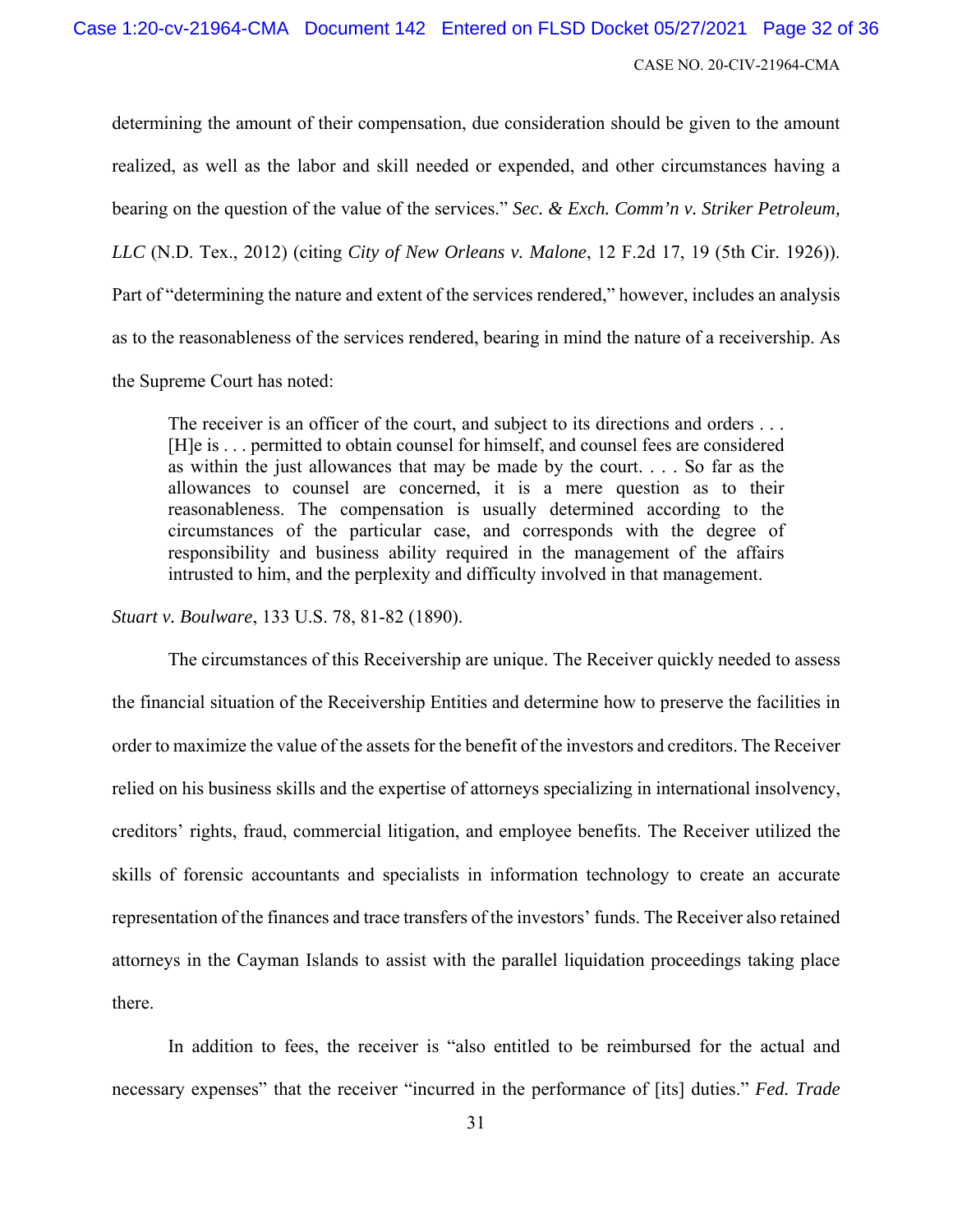# CASE NO. 20-CIV-21964-CMA Case 1:20-cv-21964-CMA Document 142 Entered on FLSD Docket 05/27/2021 Page 33 of 36

*Comm'n v. Direct Benefits Grp., LLC*, No. 6:11-cv-1186-Orl-28TBS, 2013 WL 6408379, at \*3 (M.D. Fla. Dec. 6, 2013). The Receiver and his professionals support their claims for reimbursement of expenses with "sufficient information for the Court to determine that the expenses are actual and necessary costs of preserving the estate." *Sec. & Exch. Comm'n v. Kirkland*, No. 6:06-cv-183-Orl-28KRS, 2007 WL 470417, at \*2 (M.D. Fla. Feb. 13, 2007) (citing *In re Se. Banking Corp*., 314 B.R. 250, 271 (Bankr. S.D. Fla. 2004)).

A receiver appointed by a court who reasonably and diligently discharges his duties is entitled to be fairly compensated for services rendered and expenses incurred. *See SEC v. Byers*, 590 F. Supp. 2d 637, 644 (S.D.N.Y. 2008); *see SEC v. Elliott*, 953 F.2d 1560 (11th Cir. 1992) ("[I]f a receiver reasonably and diligently discharges his duties, he is entitled to compensation."). As more fully described herein and supported by the time records, the Receiver and his professionals have reasonably and diligently discharged their duties, and provided a benefit to the Receivership Estate, the investors, and creditors.

WHEREFORE, the Receiver seeks entry of an Order granting an award of fees to GJB in the amount of \$551,500.50 (\$441,200.40 payable now), and costs in the amount of \$15,810.96; Collas Crill for fees in the amount of \$60,919.50 (\$48,735.60 payable now), and costs in the amount of \$50.00; Yip Associates, Inc. for fees in the amount of \$190,932.50 (\$152,746.00 payable now); Development Specialists, Inc. for fees in the amount of \$199,730.00 (\$159,784.00 payable now), and costs in the amount of \$1,006.48; Rehmann for fees in the amount of \$41,177.50 (\$32,942.00 payable now); E-Hounds, Inc. for fees in the amount of \$3,410.00 (\$2,728.00 payable now); Baker Donelson for fees in the amount of \$2,876.80 (\$2,301.44 payable now) and costs in the amount of \$342.18; Burnet Duckworth & Palmer for fees in the amount of \$54,282.50 (\$43,426.00 payable now) and costs in the amount of \$858.47; Bell Gully for fees in the amount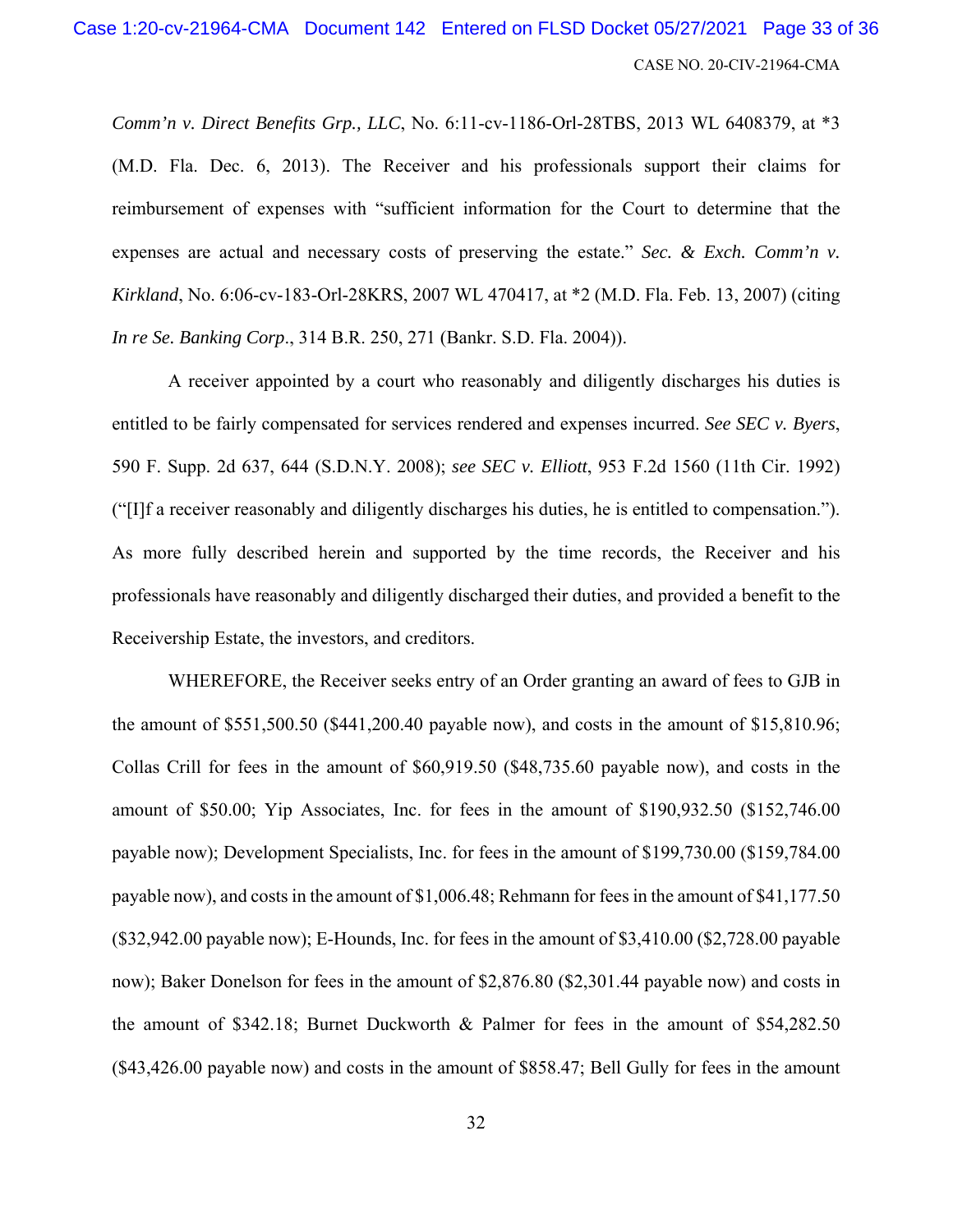CASE NO. 20-CIV-21964-CMA Case 1:20-cv-21964-CMA Document 142 Entered on FLSD Docket 05/27/2021 Page 34 of 36

of \$23,795.00 (\$19,036.00 payable now); and Borden Ladner Gervais for fees in the amount of CAD 42,312.28 (CAD 33,849.82 payable now) and costs in the amount of CAD 1,964.08. As noted above, the Receiver requests authorization to pay only 80% of the fees awarded, with a 20% holdback of the fees awarded to be paid at a later date, and 100% of the costs awarded to the professionals during the Fourth Application Period.

### **LOCAL RULE CERTIFICATION**

Pursuant to Local Rule 7.3, the Receiver hereby certifies that she has conferred with counsel for Plaintiff, the Securities and Exchange Commission. The Securities and Exchange Commission has no objection to the Fourth Application. A hearing is requested only in the event that someone files an objection thereto.

> /s/Elizabeth G. McIntosh Elizabeth G. McIntosh, Esq. *Attorney for Jonathan E. Perlman, Esq., Court-appointed Receiver*

Respectfully submitted this 27th day of May, 2021.

 /s/Jonathan E. Perlman Jonathan E. Perlman, Esq., Receiver

-and-

GENOVESE JOBLOVE & BATTISTA, P.A. *Attorneys for Jonathan E. Perlman, Esq., Court-appointed Receiver*  100 Southeast 2nd Street, 44th Floor Miami, FL 33131 Tel: (305) 349-2300 Fax: (305) 349-2310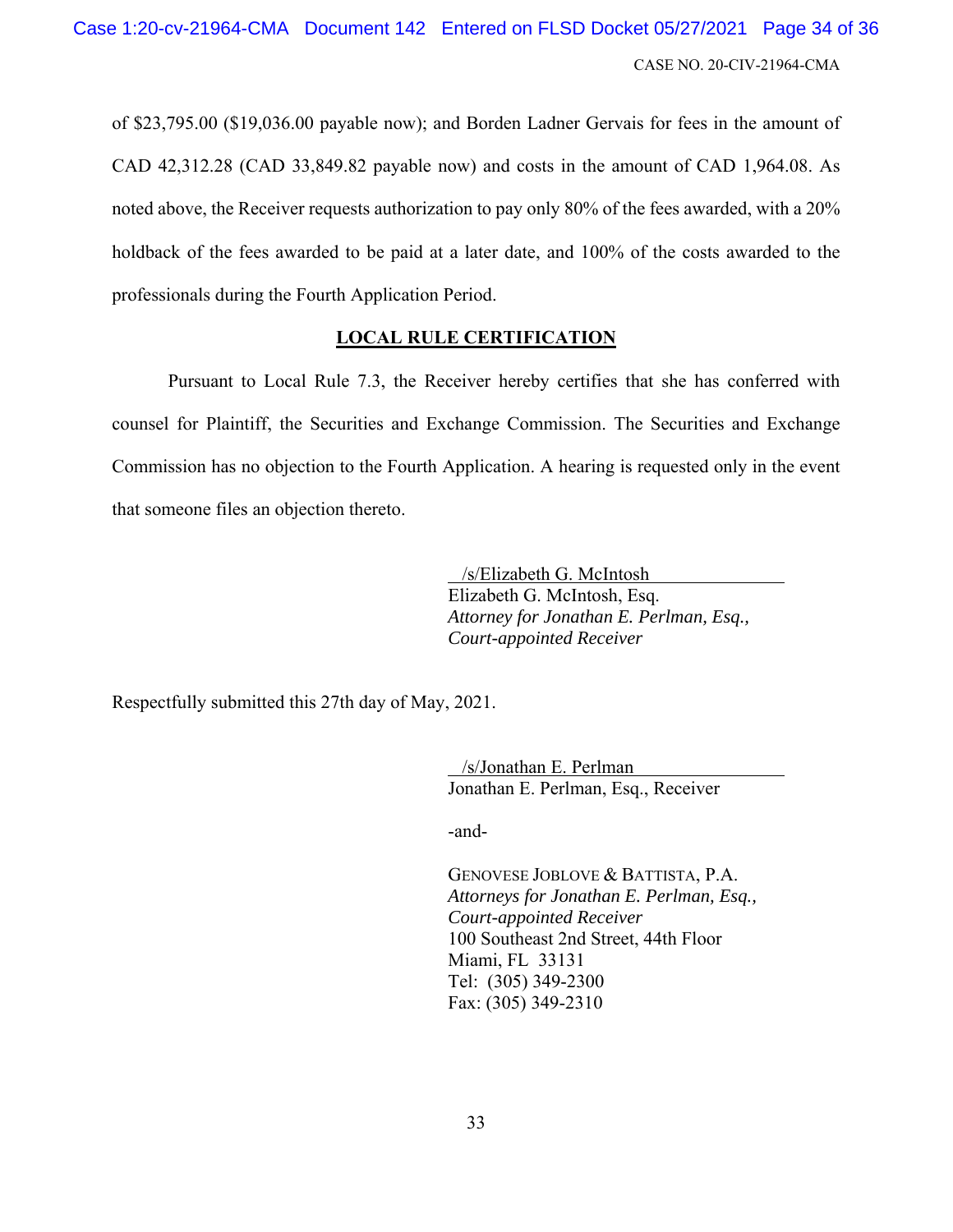### **CERTIFICATE OF SERVICE**

I HEREBY CERTIFY that I electronically filed the foregoing document with the Clerk of the Court using CM/ECF. I also certify that the foregoing document is being served on all counsel of record identified on the attached Service List via transmission of Notices of Electronic Filing generated by CM/ECF this 27th day of May, 2021.

> /s/ Elizabeth G. McIntosh\_\_\_\_\_ Attorney